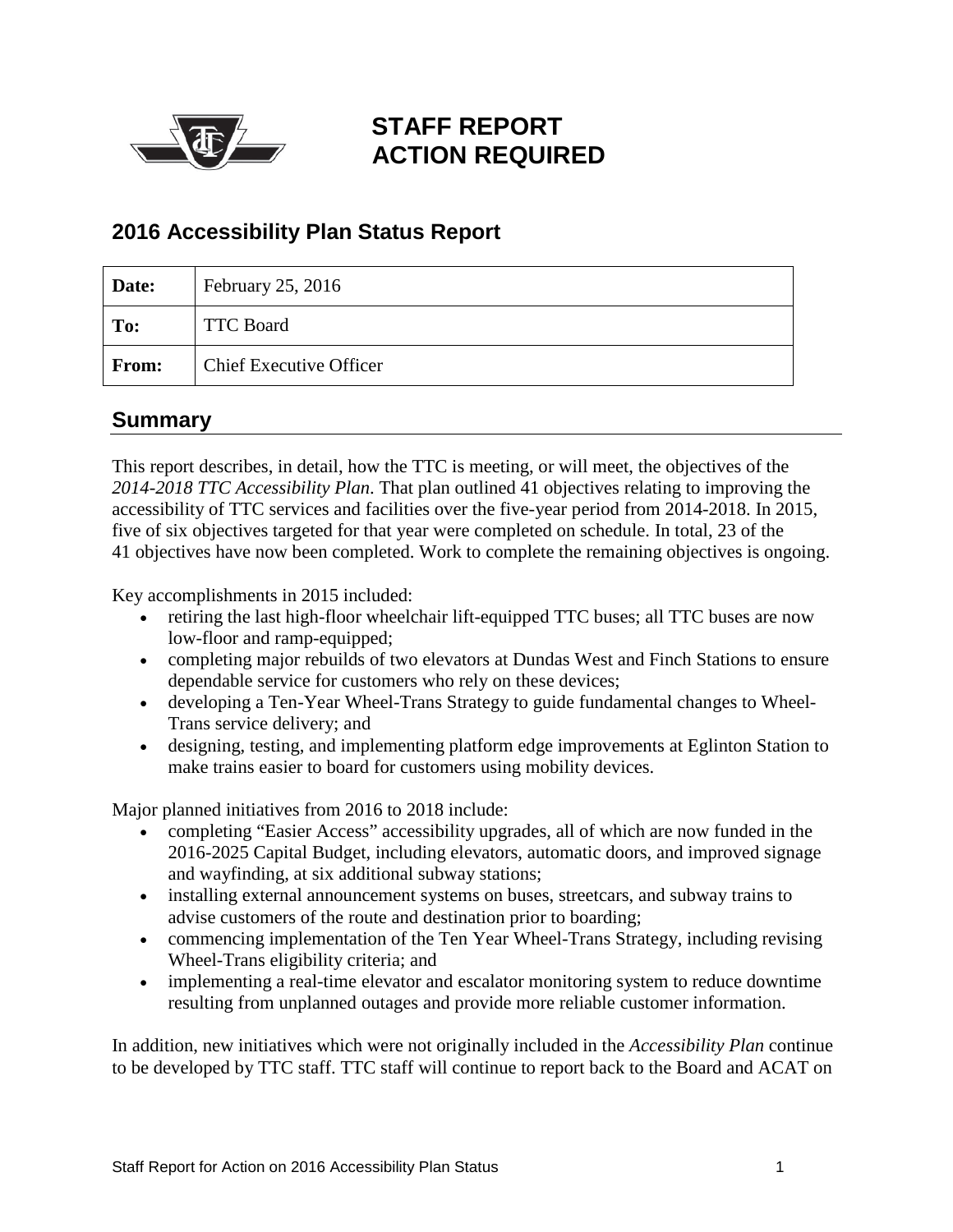an annual basis on progress in implementing the goals and objectives of the *Accessibility Plan,*  and on new initiatives.

### <span id="page-1-0"></span>**Recommendations**

1. It is recommended that the Board forward this report to the Ontario Ministry of Economic Development, Employment and Infrastructure, the Ontario Human Rights Commission, and the City of Toronto Disability, Access and Inclusion Advisory Committee, noting that this report fulfills the provincially-legislated requirements in the *Accessibility for Ontarians with Disabilities Act, 2005* (AODA) *Integrated Accessibility Standards Regulation* (IASR) for an annual status report on the progress of measures taken to implement the TTC's multi-year accessibility plan, including steps taken to comply with the IASR.

## **Financial Summary**

To date, substantial funds have been spent on TTC accessibility initiatives, including the three-phase "Easier Access" program to retrofit subway stations for accessibility in the amount of \$249 million. Additionally, other projects, such as procurement of the TTC's current fleet of low-floor buses, modern Wheel-Trans vehicles, Sheppard Subway, and new fleet of low-floor streetcars, have facilitated the overall accessibility of the TTC transit network.

TTC continues to work to provide a barrier-free transit system, in support of the AODA's goal of an accessible Ontario by 2025. To advance this important goal, six major projects, worth \$462.8 million have been budgeted in the 2016-2025 TTC Capital Budget, representing 5% of the TTC's overall capital requirements over the next 10-years. These six projects, described in Table 1, will improve the accessibility of TTC facilities and vehicles for all customers, including those with disabilities.

| <b>Project Name</b>                                                     | <b>Description</b>                                                                                                                                                                                                            | Cost (millions) |
|-------------------------------------------------------------------------|-------------------------------------------------------------------------------------------------------------------------------------------------------------------------------------------------------------------------------|-----------------|
| <b>Easier Access Phase III</b>                                          | Accessibility retrofits at subway stations, including<br>elevators, power operated / sliding doors, fare gates, ramps,<br>and signage, and associated architectural, structural,<br>mechanical, and electrical modifications. | \$429.0         |
| <b>Route and Destination</b><br>Announcements on<br><b>Subway Fleet</b> | Subway communication system upgrades to enable visual<br>announcements onboard trains for people with hearing<br>impairments, and automated external pre-boarding route /<br>destination announcements.                       | \$11.3          |
| <b>Route and Destination</b><br>Announcements on<br><b>Streetcars</b>   | Vehicle upgrades to ensure CLRV and ALRV street cars are<br>in keeping with standards established under the IASR.                                                                                                             | \$9.4           |
| <b>Route and Destination</b><br><b>Announcements on Buses</b>           | Vehicle upgrades to enable automated external pre-<br>boarding route / destination announcements, including an                                                                                                                | \$7.4           |

|  |  |  | Table 1: Accessibility Projects in 2016-2025 TTC Capital Budget |
|--|--|--|-----------------------------------------------------------------|
|  |  |  |                                                                 |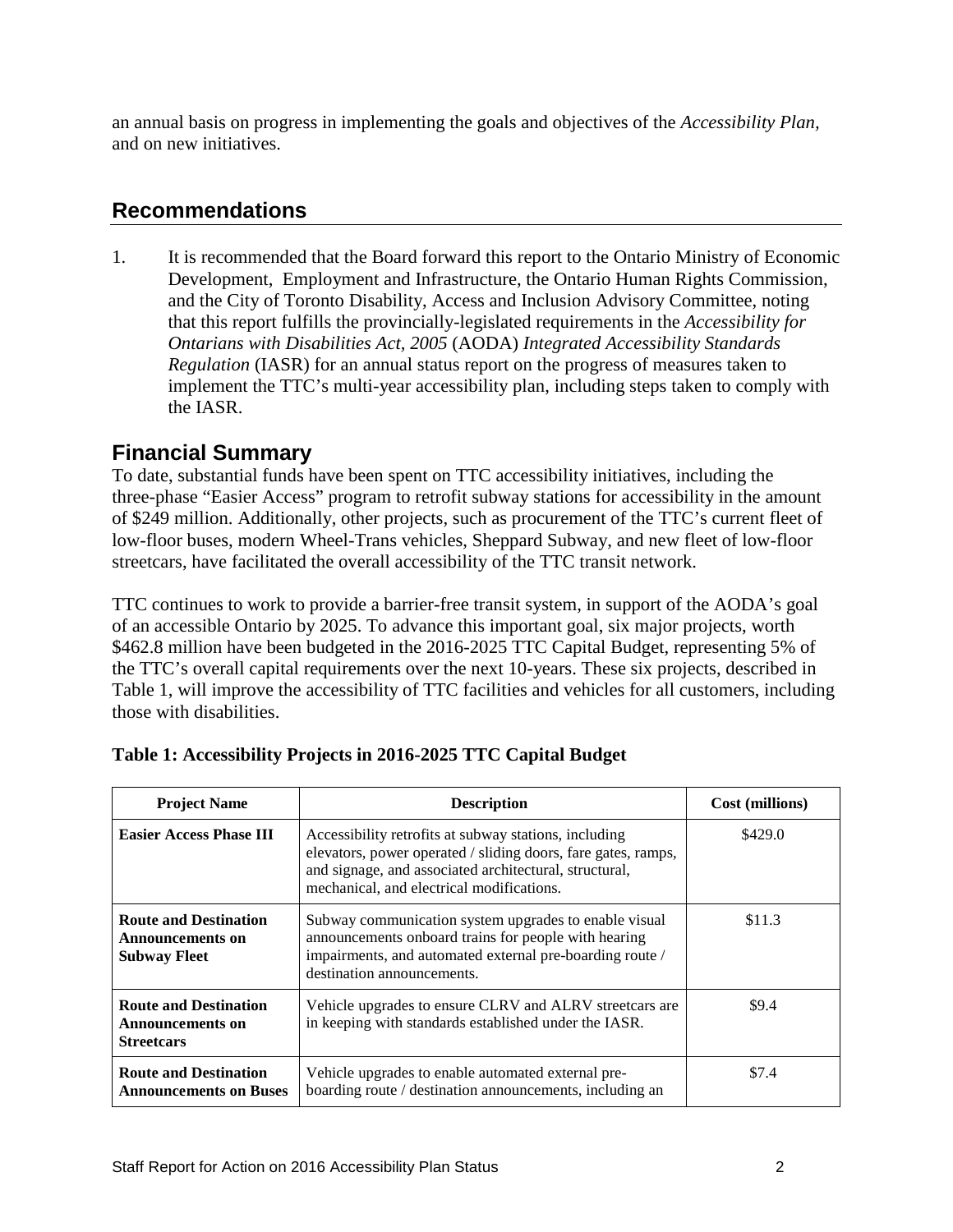| <b>Project Name</b>                               | <b>Description</b>                                                                                                                                                              | Cost (millions) |
|---------------------------------------------------|---------------------------------------------------------------------------------------------------------------------------------------------------------------------------------|-----------------|
|                                                   | external speaker on all buses and destination sign interface<br>modifications.                                                                                                  |                 |
| <b>Elevator Overhaul</b>                          | Complete removal and replacement of elevator units at four<br>stations with more dependable and robust equipment to<br>ensure reliable service for customers with disabilities. | \$3.9           |
| <b>Bus Stop Improvements</b><br>for Accessibility | New concrete pads at approximately 70-80 bus stops each<br>year to make these stops accessible for customers who use<br>mobility devices.                                       | \$1.8           |
| <b>Total</b>                                      |                                                                                                                                                                                 | \$462.8         |

It is important to note, that full funding has been restored to the "Easier Access" accessibility retrofit program in the 2016-2025 Capital Budget. This means that accessibility improvements are now funded for all subway stations. However, Easier Access work at Islington and Warden Stations is contingent on budget approval of station re-development work, which is not yet funded. This will be similar to work completed in 2011 at Victoria Park Station.

This report has no financial impact beyond what has been requested as part of the 2016-2025 Capital Budget as approved by the Board on November 23, 2015 and subject to City Council approval at its meeting of February 17, 2016.

Ongoing accessibility improvement initiatives may result in additional accessibility-related projects being considered as part of future Capital Budgets. As an example, expanded functionalities of the subway fleet pre-boarding announcement system (of which the initial scope of work was approved by the Board in November, 2015) may require additional capital funding in future years.

The Chief Financial & Administration Officer has reviewed this report and agrees with the financial impact information.

## **Decision History**

This report provides the second update on the TTC's accessibility improvement activities originally outlined in the 2014-2018 TTC Accessibility Plan, which was approved by the Board at its April 30, 2014 meeting:

[http://www.ttc.ca/About\\_the\\_TTC/Commission\\_reports\\_and\\_information/Commission\\_meeting](http://www.ttc.ca/About_the_TTC/Commission_reports_and_information/Commission_meetings/2014/April_30/Reports/2014_2018_TTC_MultiYear_Accessibility_Plan.pdf) [s/2014/April\\_30/Reports/2014\\_2018\\_TTC\\_MultiYear\\_Accessibility\\_Plan.pdf](http://www.ttc.ca/About_the_TTC/Commission_reports_and_information/Commission_meetings/2014/April_30/Reports/2014_2018_TTC_MultiYear_Accessibility_Plan.pdf)

The 2015 TTC Accessibility Plan Status Report, the first update on the *Accessibility Plan*, was approved by the Board at its March 26, 2015 meeting:

[http://www.ttc.ca/About\\_the\\_TTC/Commission\\_reports\\_and\\_information/Commission\\_meeting](http://www.ttc.ca/About_the_TTC/Commission_reports_and_information/Commission_meetings/2015/March_26/Reports/2015_Accessibility_Plan_Status_Report.pdf) [s/2015/March\\_26/Reports/2015\\_Accessibility\\_Plan\\_Status\\_Report.pdf](http://www.ttc.ca/About_the_TTC/Commission_reports_and_information/Commission_meetings/2015/March_26/Reports/2015_Accessibility_Plan_Status_Report.pdf)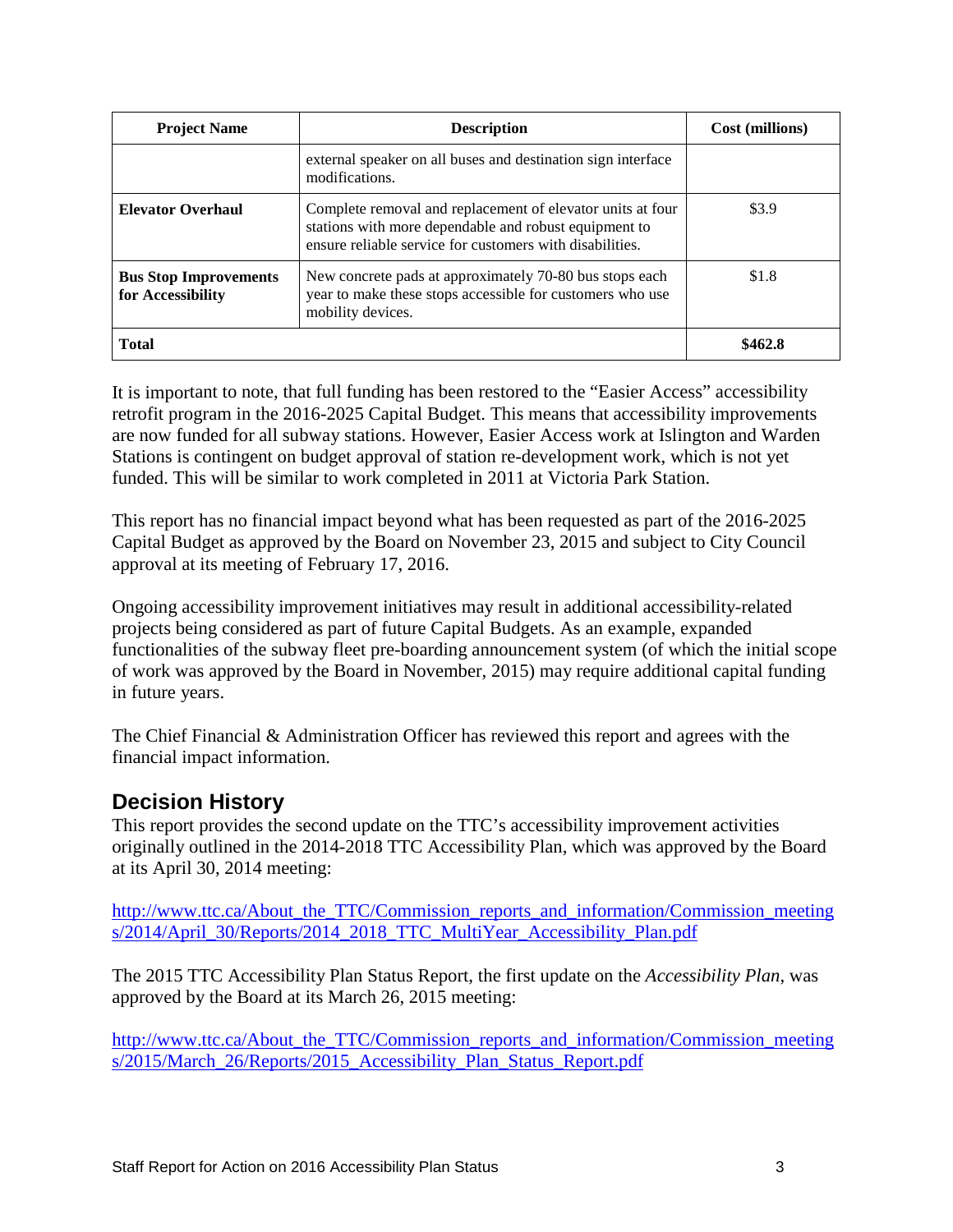### **Issue Background**

The TTC is making continuous progress towards making all of its services and facilities accessible, a mission it started in the 1980s. This work is also consistent with the AODA and its regulations which set out a clear goal and timeframe to make Ontario accessible to persons with disabilities by 2025, with respect to goods, services, facilities, accommodation, employment, buildings, structures and premises. The TTC has reported annually on its multi-year accessibility barrier removal activities since 2003. For the next three years, the TTC will be reporting annually on the progress of the objectives committed to in the *2014-2018 TTC Accessibility Plan*.

### **Accessibility Overview**

The TTC is working towards making Toronto's transit system barrier free by implementing changes which will make its services and facilities accessible to everyone. The TTC has a long and solid track record of advocating for, and pursuing improved accessibility, including the goals of the AODA, and has, for years, produced and updated plans for making its system accessible. The most-recent version of the TTC's multi-year plan, for 2014-2018, describes the initiatives which will increase the number and geographic coverage of accessible transit services and facilities as well as satisfy the intent of the AODA and its regulations.

The TTC develops, reviews, and updates its accessibility plans in consultation with people with disabilities. TTC staff consult throughout the year with the Advisory Committee on Accessible Transit (ACAT). ACAT's advice over the last year resulted in improvements to numerous aspects of the TTC's service delivery, including "Easier Access" subway station renovations, weekend subway closures, accessibility education for customers, Wheel-Trans service model changes, and training for staff on disability matters. In addition, the ideas and suggestions presented by people who participated in the TTC's Annual Public Forum on Accessible Transit, have significantly-influenced the TTC's planned actions and initiatives.

Completing five of six major accessibility improvements which were planned for 2015 has been an important step forward in making the TTC system accessible for all customers. In 2015, TTC achieved a major milestone by retiring its last high-floor wheelchair lift-equipped buses. While these buses were accessible, the wheelchair lifts proved to be unreliable. As a result, all such TTC buses have been replaced with low-floor ramp-equipped buses. There are now over 1,875 low-floor buses with ramps in the TTC fleet.

Further information and details on many other completed or ongoing accessibility improvement initiatives are provided in this report.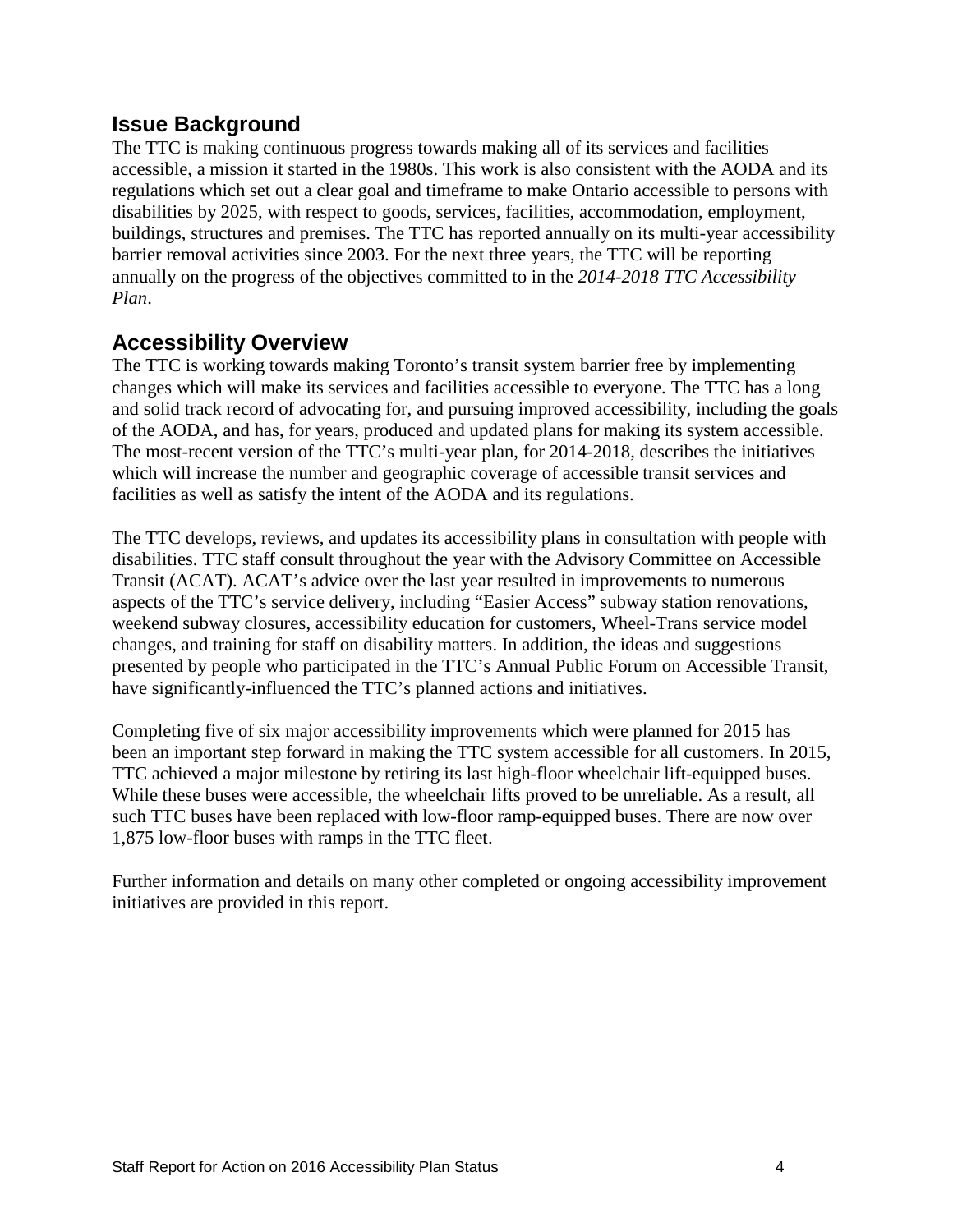## **Comments**

## **Contents**

| 1. |      |                                                                              |  |
|----|------|------------------------------------------------------------------------------|--|
| 2. |      |                                                                              |  |
|    | 2.1. |                                                                              |  |
|    | 2.2. |                                                                              |  |
|    | 2.3. |                                                                              |  |
|    | 2.4. |                                                                              |  |
| 3. |      |                                                                              |  |
|    | 3.1. |                                                                              |  |
|    | 3.2. |                                                                              |  |
|    | 3.3. |                                                                              |  |
|    | 3.4. |                                                                              |  |
| 4. |      |                                                                              |  |
|    | 4.1. |                                                                              |  |
|    | 4.2. |                                                                              |  |
|    | 4.3. |                                                                              |  |
|    | 4.4. |                                                                              |  |
| 5. |      |                                                                              |  |
| 6. |      |                                                                              |  |
|    |      | Appendix 1: Preventative and Emergency Maintenance of Accessible Elements 23 |  |
|    |      |                                                                              |  |

# <span id="page-4-0"></span>**1. Introduction**

The TTC has a long history of, and commitment to, transit accessibility improvements. Working together with its Advisory Committee on Accessible Transit (ACAT), the TTC has made numerous accessibility improvements to its facilities, vehicles, and services, and is committed to achieving a barrier-free transit system, by 2025, in support of the *Accessibility for Ontarians with Disabilities Act* (AODA).

The TTC has reported annually on the status of its multi-year accessibility improvement initiatives since 2003. This status report provides an update on the most recent *2014-2018 TTC Accessibility Plan*, including progress made to achieve the accessibility improvement and barrier removal activities outlined in the *Plan*. This report also provides updates on new initiatives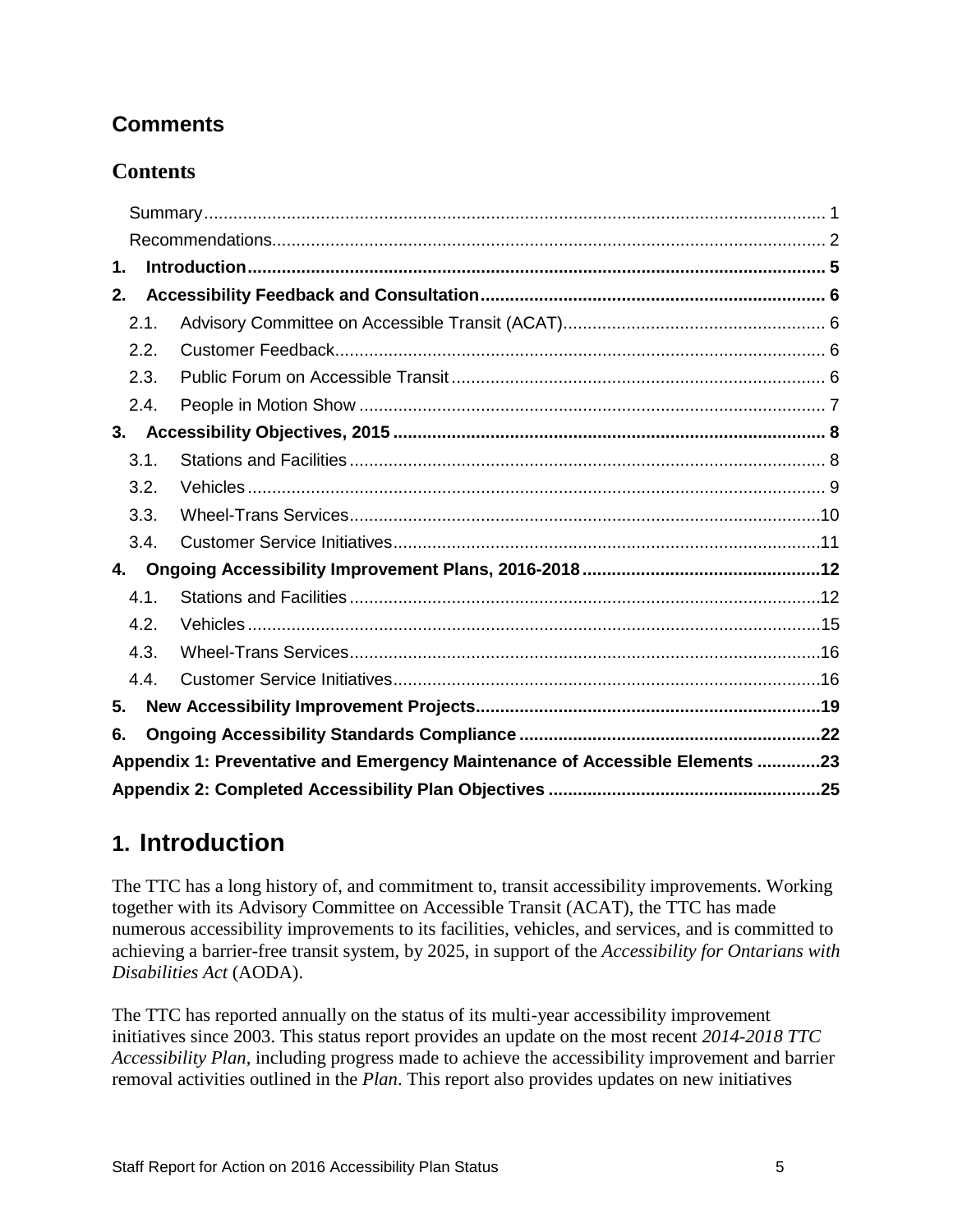introduced in the *2015 TTC Accessibility Plan Status Report*, and outlines new projects that were initiated by TTC staff in 2015.

# <span id="page-5-0"></span>**2. Accessibility Feedback and Consultation**

## <span id="page-5-1"></span>**2.1. Advisory Committee on Accessible Transit (ACAT)**

During 2015, ACAT and its subcommittees continued to be deeply involved in advising on and reviewing plans, vehicle and station designs; customers communications; Wheel-Trans strategy, policies, and eligibility criteria; and operating procedures of TTC services. ACAT's activities in 2015 included:

- advising TTC staff on the development of the 10-Year Wheel-Trans strategy and revised eligibility criteria;
- testing of platform edge improvements at Eglinton Station;
- reviewing designs for accessibility improvements at Lawrence, Sheppard-Yonge, Wellesley, and Chester Stations;
- advocating for a customer education campaign regarding people with mobility devices boarding TTC buses, and later, participating in a photo shoot for this campaign; and
- review of scheduled weekend subway closure plans, and advising on how to improve these arrangements to better serve customers with disabilities.

ACAT will continue to provide advice to TTC staff in 2016 as we work to achieve the objectives of the *2014-2018 TTC Accessibility Plan*.

## <span id="page-5-2"></span>**2.2. Customer Feedback**

TTC has processes in place to obtain, monitor, evaluate and respond to customer feedback on accessibility matters. Feedback may be provided through our Customer Service Centre by telephone, fax, in-person, Twitter, or online. Considerable feedback from people with disabilities, is also obtained through the annual Public Forum on Accessible Transit.

## <span id="page-5-3"></span>**2.3. Public Forum on Accessible Transit**

The TTC and ACAT jointly hold annual public meetings to obtain input on accessibility matters in order to inform our accessibility improvement initiatives. The eighth annual Public Forum on Accessible Transit was held in September, 2015 to discuss TTC accessible conventional and specialized services, vehicles, and facilities. This event, which is popular with TTC customers with disabilities, provides an opportunity for TTC senior staff and ACAT members to hear directly from customers about their accessibility priorities, complaints and commendations, and requests for change.

In response to customer feedback, the 2015 Public Forum was held at the Allstream Centre at Exhibition Place, a newer venue which featured improved acoustics and accessible amenities as compared to previous venues. While customer feedback on the new venue was generally positive, we have received feedback about the convenience of the location at Exhibition Place.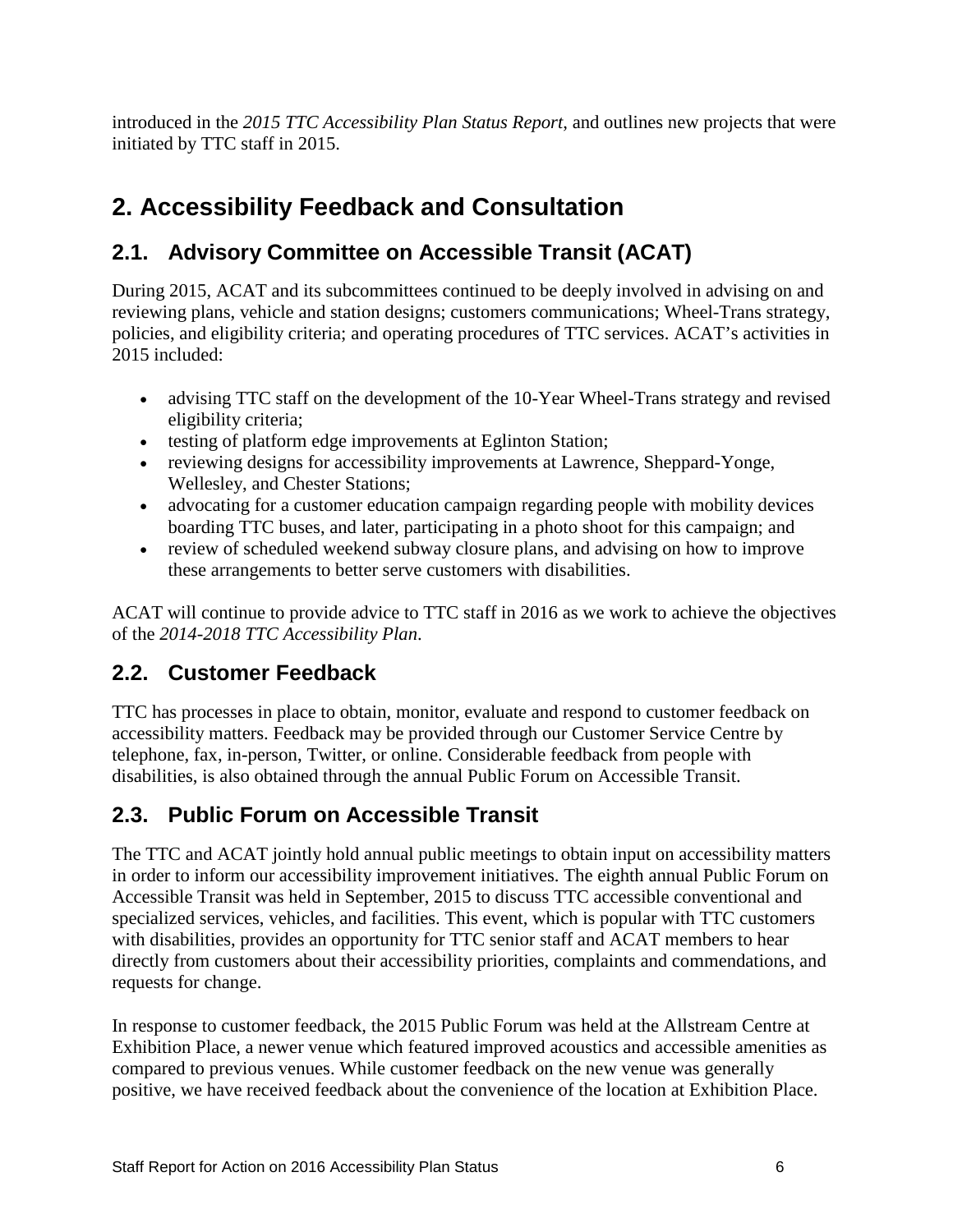Unfortunately, TTC has been unable to identify any other alternative convenient locations within the City of Toronto that are closer to subway lines and that are also able to accommodate large numbers of simultaneous Wheel-Trans pick-ups and drop-offs, can accommodate over 100 people using mobility devices, have level access between street and venue (i.e., no elevators), and have sufficient accessible washroom capacity. As a result, we will continue to hold the Public Forum at the Allstream Centre in 2016 and 2017.

This year, approximately 300 individuals attended the event in person. For customers unable to attend in person, the Public Forum was streamed live online for the first time ever, and the video was archived on the [TTC's YouTube Channel.](http://www.youtube.com/officialttcchannel) Forty customers watched part or all of the live stream, and as of January 2016, the video had over 500 views on YouTube. Many others followed the conversation on Twitter or submitted comments through an online survey or to TTC Customer Service

Several important accessibility matters were raised during this meeting, including suggestions for improvement, concerns, and general comments regarding:

- Wheel-Trans booking/customer service wait times
- Wheel-Trans trip wait times or delays
- gap between subway trains and platforms
- delay and diversion information in text formats on TTC vehicles
- education on accessibility for all TTC customers

A summary of the event has been made available in the [Accessibility section of the TTC website.](http://www.ttc.ca/TTC_Accessibility/Public_Forum_on_Accessible_Transit/2015_Public_Forum_on_Accessible_Transit.jsp) In total, over 550 individual comments were received, which are all being reviewed. Staff and management responses to customer comments will be made available in the coming months.

TTC and ACAT will continue to hold Public Forums on Accessible Transit, on an annual basis.

## <span id="page-6-0"></span>**2.4. People in Motion Show**

In 2015, TTC expanded its presence at the annual People in Motion trade show. People in Motion is a large disability-related trade show and provides an excellent opportunity for the TTC to reach out to and educate attendees – many of whom are current Wheel-Trans customers – on the improved accessibility of the TTC's conventional transit network.

The TTC booth featured a 12-metre TTC bus for customers to practice mobility device boarding and alighting, an accessible route trip planning station, TTC and Wheel-Trans information handouts, and ACAT information. Staff were on hand to respond to questions and collect feedback for review. TTC CEO Andy Byford attended for a "Meet the CEO" question and answer session and delivered a recap to the show attendees on the TTCs accessibility progress in 2015.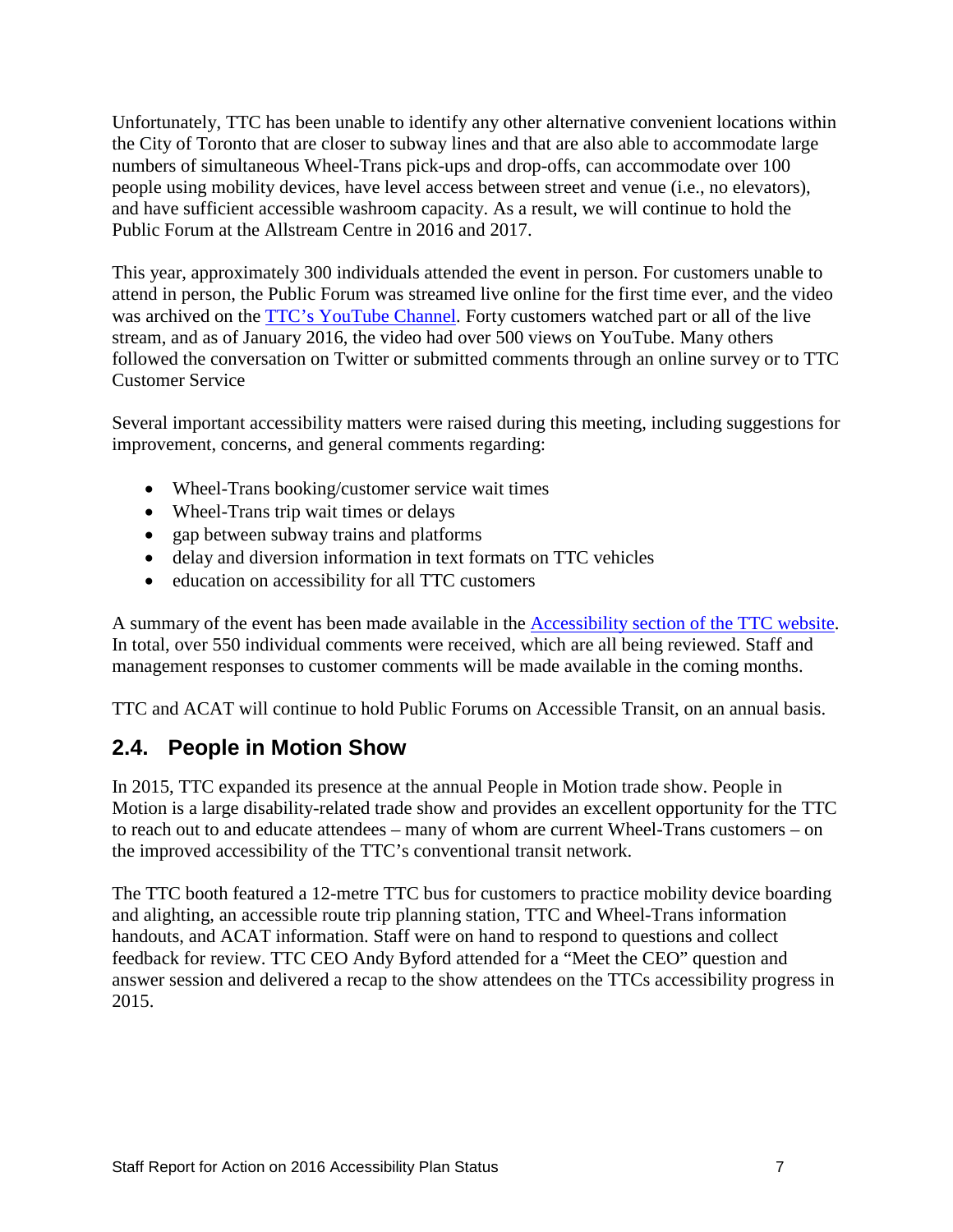# <span id="page-7-0"></span>**3. Accessibility Objectives, 2015**

In 2015, TTC accomplished 5 of 6 objectives planned for the year in the *2014-2018 TTC Accessibility Plan*. These achievements are summarized in the following table, and outlined in detail below:

| <b>Key area</b>                       | Our commitment in 2015                                                                                                                                          | How we did |
|---------------------------------------|-----------------------------------------------------------------------------------------------------------------------------------------------------------------|------------|
| Vehicles                              | Replace all high-floor lift-equipped buses with new low-<br>floor buses by 2016                                                                                 |            |
| Vehicles                              | Determine feasibility of audible notification of the side of<br>the train on which doors will open at each station.                                             |            |
| <b>Wheel-Trans</b><br><b>Services</b> | Develop a service integration plan in 2014-15 to transition<br>some Wheel-Trans customers to the conventional system.                                           |            |
| Wheel-Trans<br><b>Services</b>        | Implement a new policy to discourage repetitive late<br>cancellations and no-shows.                                                                             |            |
| <b>Customer Service</b>               | PRESTO Self-Serve Reload Station (previously referred to<br>as Add Value Machines) will be accessible when introduced<br>in subway stations starting in 2014-15 |            |
| Stations and<br>Facilities            | Rebuild 5 elevators to improve reliability by 2015                                                                                                              |            |

Several new accessibility initiatives are also underway beyond those originally described in the Accessibility Plan. These initiatives are described further in Section 5.

## <span id="page-7-1"></span>**3.1. Stations and Facilities**

### **Elevator and Escalator Reliability**

**Our commitment:** Rebuild 5 elevators to improve reliability by 2015.

**Why we did not meet our commitment:** Due to a major increase in the scope of work of the elevator overhaul project, we did not meet the original commitment to rebuild five elevators by the end of 2015. While overhauls of two elevators were completed by the end of 2015, we now expect the remaining three elevators to be rebuilt by 2017.

The scope and timelines of the elevator overhaul project have changed due to advanced deterioration of the elevators at Dundas West and Finch Stations, as a result of the challenging outdoor environments in which these elevators are operated. Consequently, the scope of work for the rebuild of these elevators has expanded to include complete removal and replacement of all elevator components, including the entire elevator cabs, hall doors, and all related equipment. The overhaul work involves replacing existing elements with new more robust waterproof, and/or corrosion resistant materials, suitable for the conditions. This will extend the life of these elevators and provide more reliable service in the future.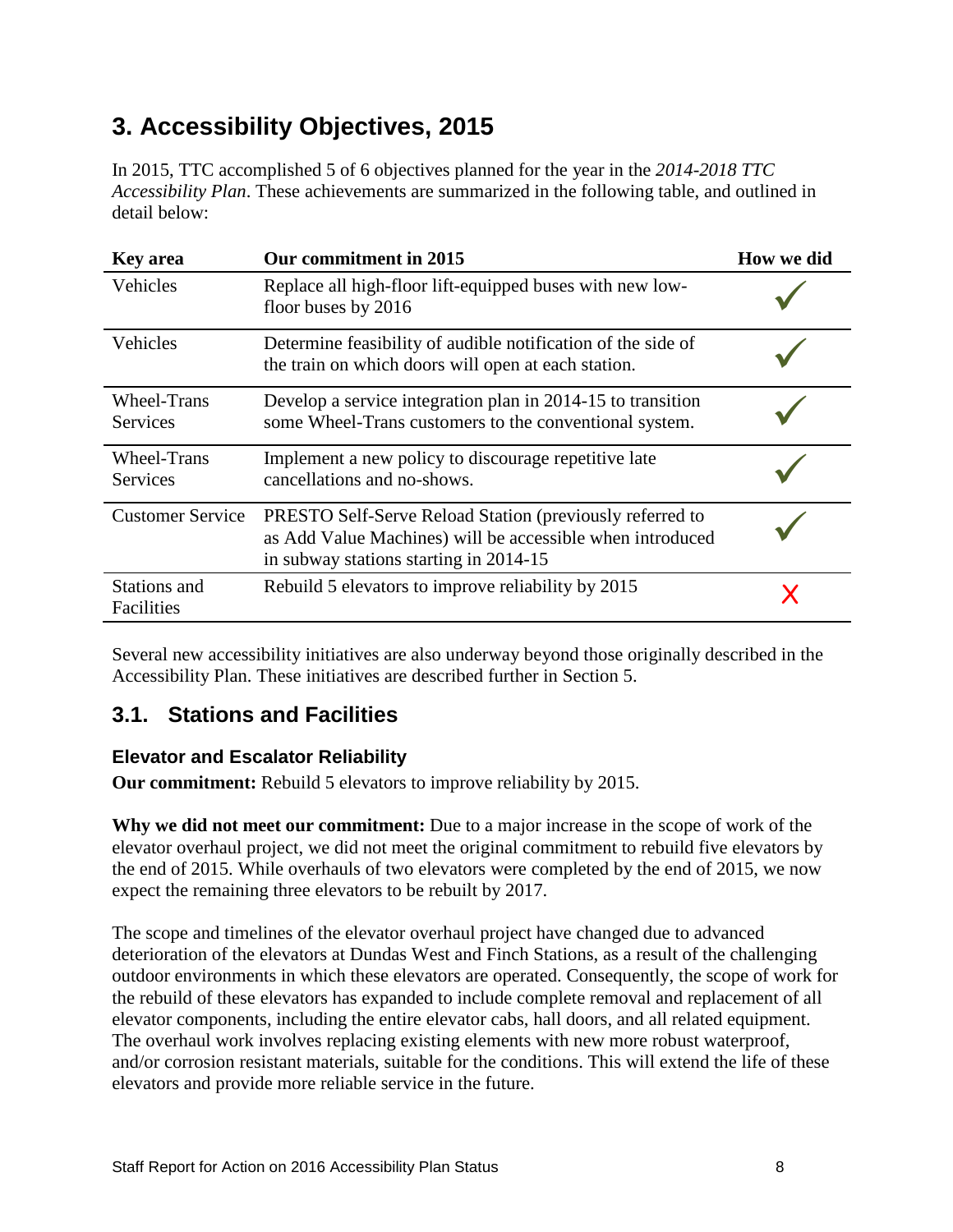At Dundas West Station, the elevator between street level, concourse level, and the westbound platform was taken out of service in early March 2015 and was returned to service at the end of June 2015, in time for the Pan Am and Para Pan Am Games. During the closure, TTC operated an accessible shuttle bus every 20 minutes between Dundas West and Dufferin Stations to ensure continuity of service for customers who rely on the elevators at Dundas West Station.

At Finch Station, the elevator between street level and the fares concourse level was taken out of service in October 2015 and returned to service at the end of December 2015. During the closure, alternative access was available between street and the fares concourse level at the GO Transit bus terminal, on the east side of Yonge Street.

The next phase of the elevator rebuild project will involve two elevators at Kennedy Station in 2016, followed by one elevator at Bathurst Station in 2017. TTC plans to remove only one elevator from service at any given time and will provide service at any given time and will provide<br>alternate accessible service, if required. **Figure 1:** Modernized Elevator at<br>**Finch Station** 



**Finch Station**

## <span id="page-8-0"></span>**3.2. Vehicles**

#### **Conventional Buses**

**Our commitment:** Replace all high-floor lift-equipped buses with new low-floor buses by 2016.

**How we met our commitment:** The last high-floor lift-equipped bus was retired on December 4, 2015. All TTC buses are now low-floor and equipped with ramps, which are easier for customers to use and have significantly-improved reliability when compared to lift-equipped buses. All future TTC bus purchases will be low-floor models.

#### **Toronto Rocket Subway Trains**

**Our commitment:** Determine feasibility of audible notification of the side of the train on which doors will open at each station.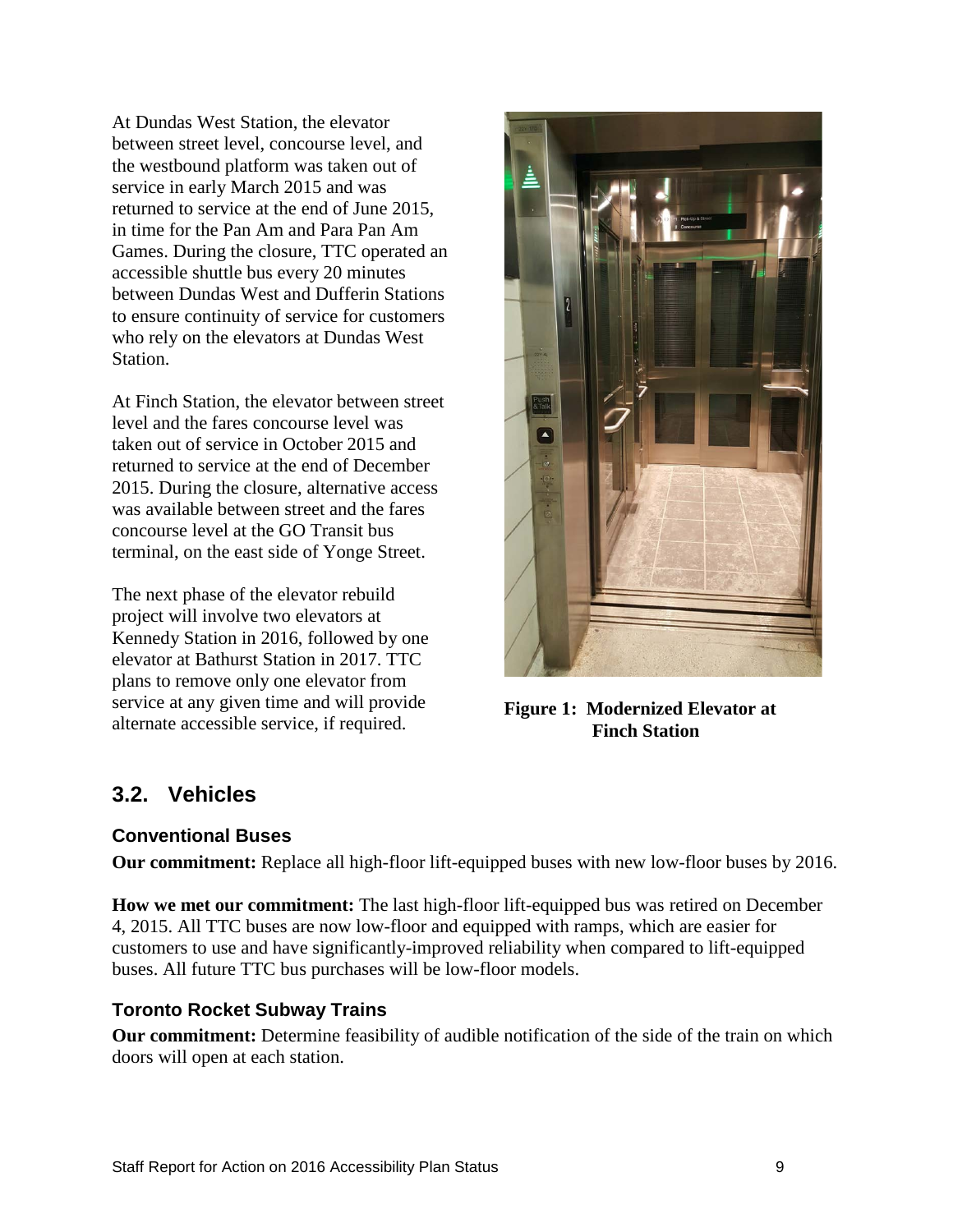**How we met this commitment:** The visual announcement screens on the Toronto Rocket trains feature arrows pointing to the side of the train on which the doors will open at the next station. In 2015, work began to implement audible door opening side announcements on these trains, to complement the arrows. All Toronto Rocket train sets will be modified to introduce these audible announcements in 2016.

## <span id="page-9-0"></span>**3.3. Wheel-Trans Services**

#### **Policies and Procedures**

**Our commitment:** Develop a service integration plan in 2014-15 to transition some Wheel-Trans customers to the conventional system.

**How we will meet our commitment:** A Ten Year Wheel-Trans Strategy was developed in 2015, in consultation with ACAT, and was presented to the Board in February 2016. This plan includes fundamental changes to the Wheel-Trans service model, most importantly a transition to a "family of services" model. This new service delivery model will transition those customers categorized as conditionally eligible to the conventional system on a trip-by-trip basis for part or all of their transit trip, depending on their ability to use conventional transit.

A key component of the Wheel-Trans Strategy is revised eligibility criteria for Wheel-Trans customers. Refer to Section 4.3 for additional information.

**Our commitment:** Implement a new policy to discourage repetitive late cancellations and no-shows.

**How we will meet our commitment:** Effective December 2015, Wheel-Trans began calling customers with an automated message to alert them when they receive a no-show or have a late cancelation. The goal is to remind customers of these important policies so that we can reduce these occurrences.

Customer no-shows and late cancellations affect our ability to provide customers with trips, and represent a considerable cost to the TTC. A no-show occurs when a driver arrives at the scheduled destination at the scheduled time, waits an additional five minutes, and is unable to locate the customer. A late cancellation is any trip that is cancelled on the actual day of service instead of the day before. When a late cancellation occurs, it is unlikely that a different customer will request a trip with similar origins and destinations on the same day that would fit into the time slot vacated by the late cancellation, thus, this capacity is usually lost for the day.

The current policy allows up to a maximum of four days with late cancellations and/or no-shows each month. Service will be temporarily suspended after the fifth late cancellation and/or noshow. The automated call-out will alert customers when they receive their first and fourth noshow or late cancellation.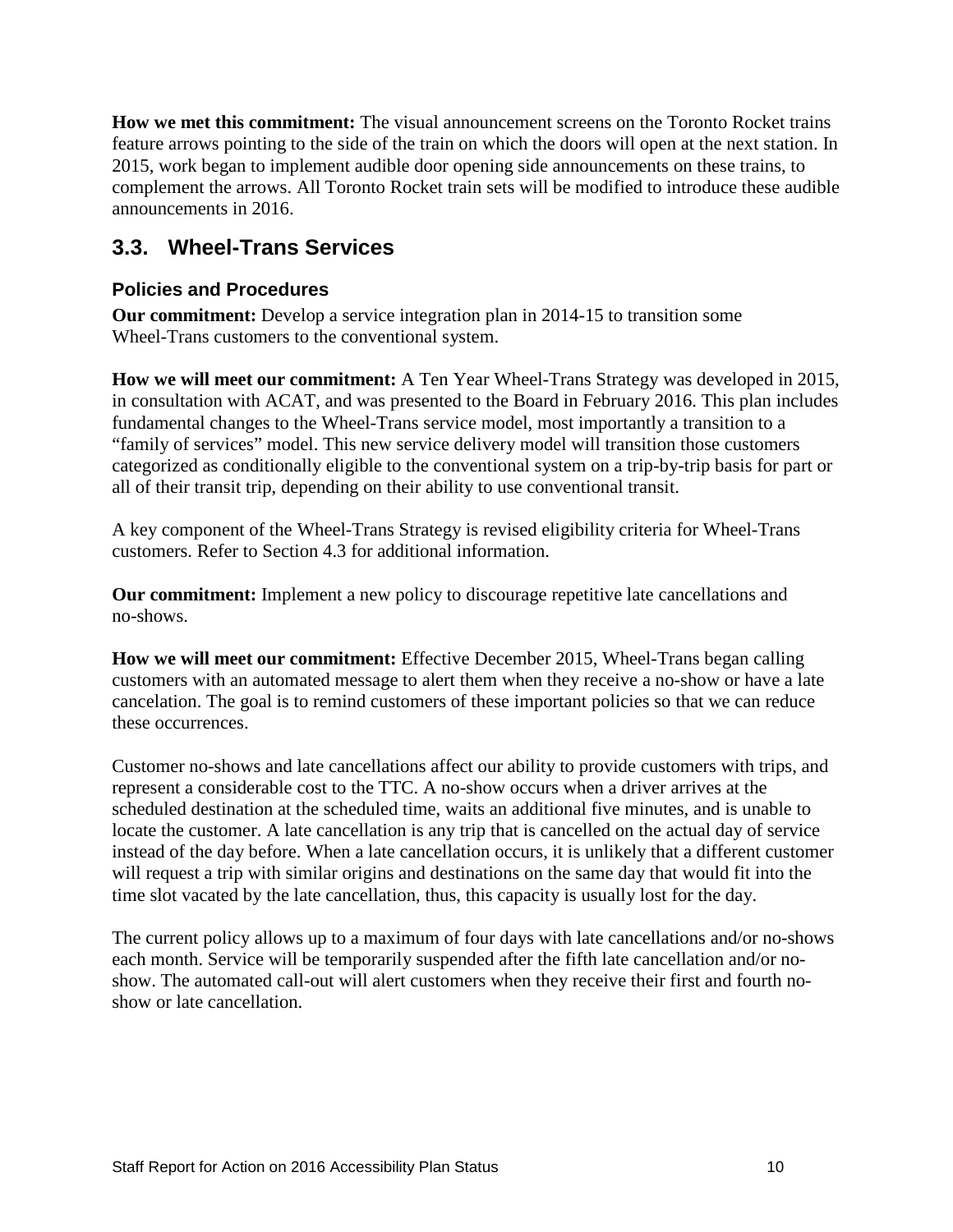## <span id="page-10-0"></span>**3.4. Customer Service Initiatives**

#### **PRESTO Fare Card System**

**Our commitment:** PRESTO Self-Serve Reload Stations (previously referred to as Add Value Machines) will be accessible when introduced in subway stations starting in 2014-15.

#### **How we met our commitment:** PRESTO

Self-Serve Reload Stations entered service at PRESTO-equipped TTC subway stations in Q4 2015. These machines were delivered with accessibility features similar to the Fares and Transfer machines, including all components at an accessible height, audio mode, and Braille labels. **Figure 2: New PRESTO Self-Serve** 



**Reload Devices at Finch Stn**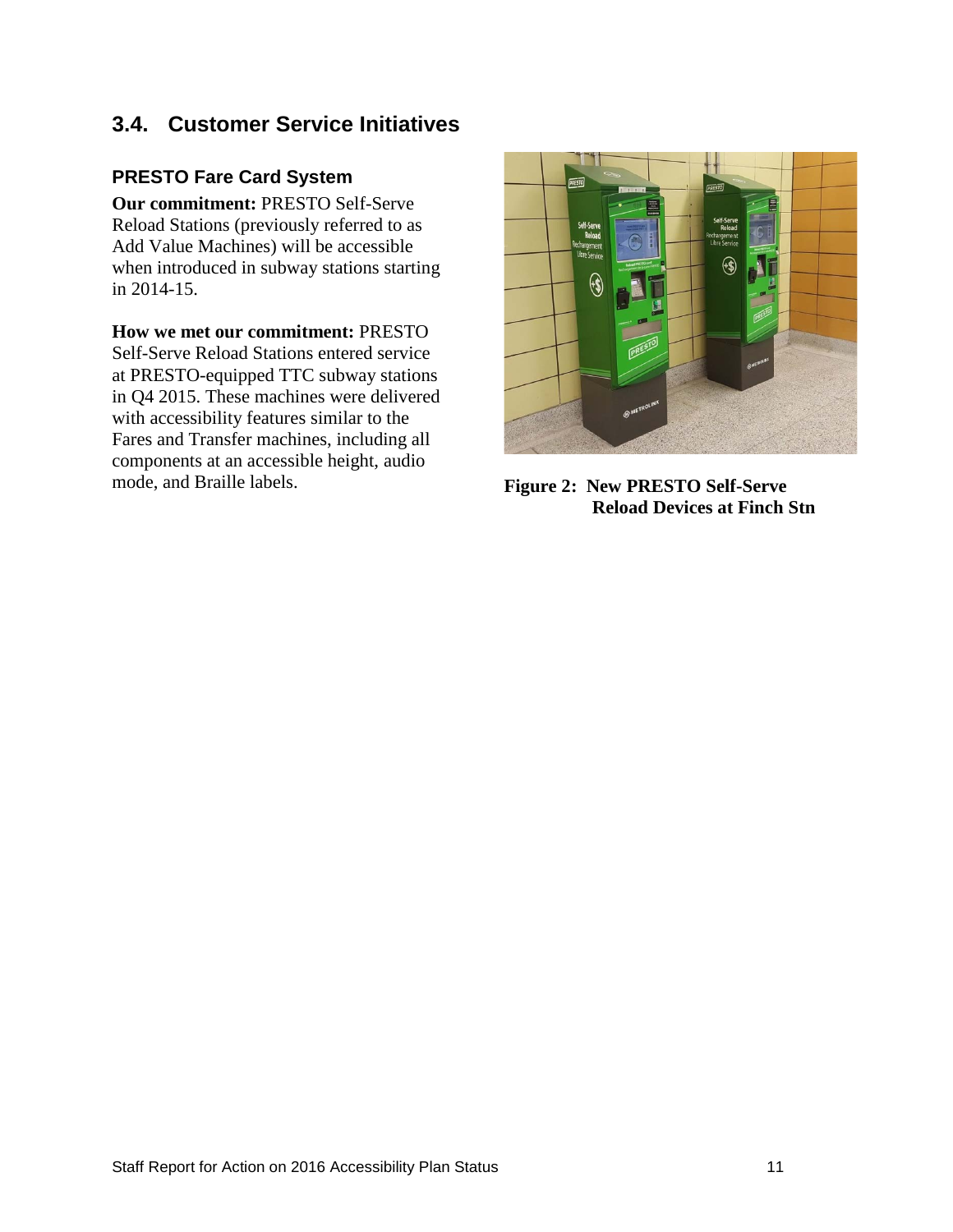# <span id="page-11-0"></span>**4. Ongoing Accessibility Improvement Plans, 2016-2018**

Work to achieve the remaining 23 objectives in the *2014-2018 TTC Accessibility Plan* is underway. These objectives are outlined below:

## <span id="page-11-1"></span>**4.1. Stations and Facilities**

#### **New Station Entrances**

**Our commitment:** Work with property developers to create new accessible entrances to stations, where opportunities arise.

**How we will meet our commitment:** In 2015, new accessible entrances with elevators were completed at Queen's Park and Sheppard-Yonge Stations. In addition to making it easier for all customers to enter these stations, this elevator redundancy helps to eliminate long detours for customers when other station elevators are out of service for maintenance.

Work is planned to begin on the St Patrick Station Easier Access project in 2016. A new accessible entrance through an adjacent property development will replace the existing sidewalk staircase entrance on the northwest corner of University Avenue and Dundas Street West, which will be a key part of making this station accessible.

Preliminary design work is progressing to replace the existing elevator at the main entrance of Sheppard-Yonge Station with a new accessible entrance and elevator integrated into the adjacent shopping centre. The elevator is proposed to be moved indoors and no longer directly exposed to the outdoor elements, which would help to improve the reliability of this device.

TTC is also working with property developers at Bay and Lawrence Stations to provide elevators from street level to concourse level at these locations, in conjunction with upcoming Easier Access work at these stations. In the future, TTC will continue to work with property developers, whenever opportunities arise.

#### **Elevators and Barrier-Free Paths**

**Our commitment:** Complete accessibility retrofits at nine additional stations by 2018.

**Why we will not meet our commitment:** Work is underway to make more subway stations accessible as part of the TTC's "Easier Access" station accessibility retrofit program. We currently expect to complete accessibility retrofits at six additional stations by 2018, which is short of our original commitment made in 2014 to complete nine additional stations by 2018.

Construction began at St Clair West, Woodbine, Coxwell and Ossington Stations in 2014. Construction at Ossington Station has progressed well, and the station is now expected to be completed in 2016. Easier Access construction at Woodbine and Coxwell Stations is expected to be completed in 2017.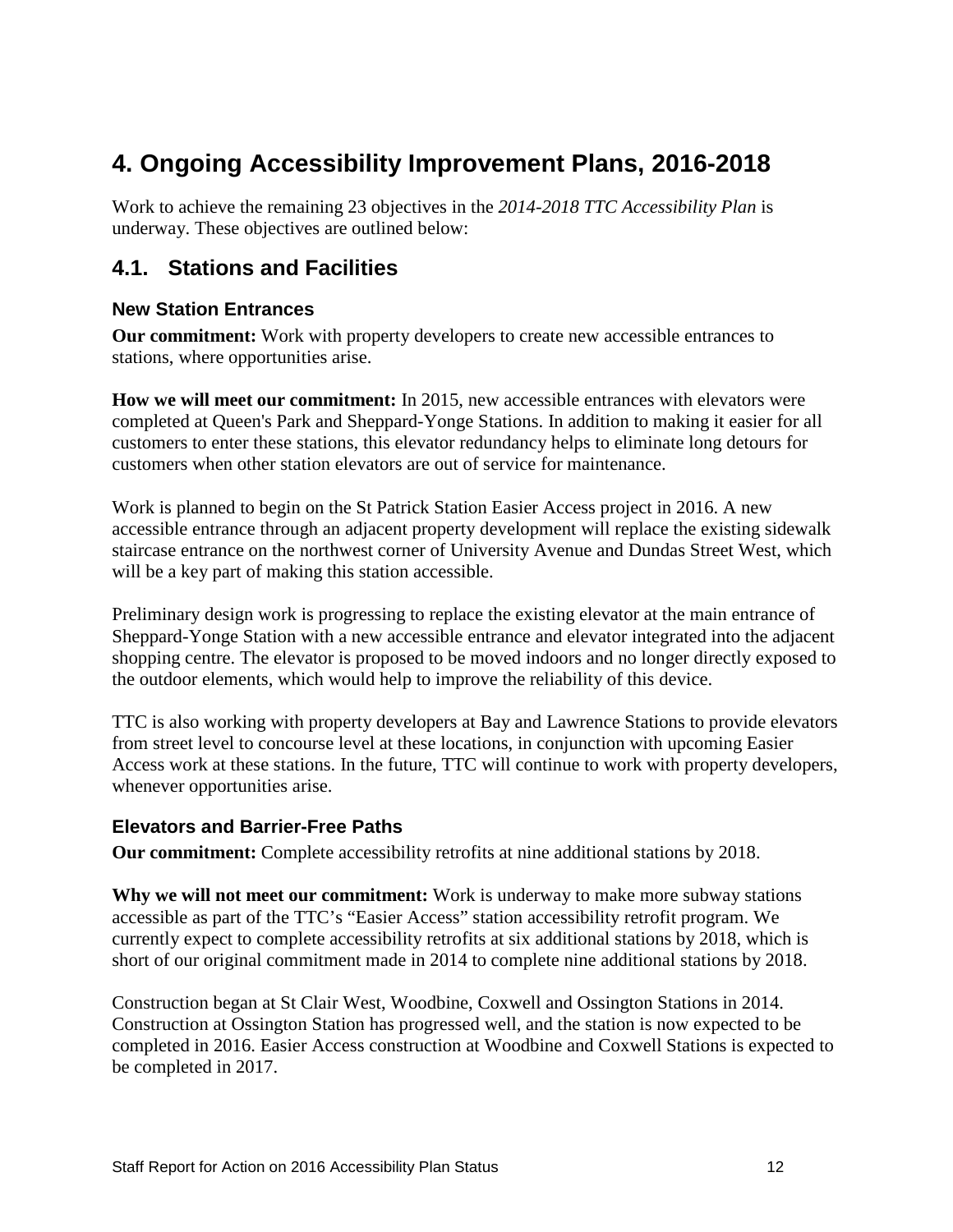At St Clair West station, significant delays have occurred due to property acquisition. Therefore, the timeline for completion of the elevator between street level and the bus/streetcar platform remains unknown at this time. Construction of the elevators from the subway platforms to the bus/streetcar platform are on schedule for completion in 2016.

The design process for Royal York, Wilson, Runnymede, King, and Yorkdale stations has fallen behind schedule as these stations are very challenging for many reasons, including property acquisitions, complex design elements, limited access, utilities, operational constraints, etc. Construction work at these stations is now expected to be completed in 2019. However, in order to maintain a commitment to continue making stations accessible, the design and construction schedules for Dupont and St Patrick Station have been advanced, and these stations are now expected to be completed in 2018.

| <b>Stations</b>                              | <b>Complete by</b> |
|----------------------------------------------|--------------------|
| St Clair West - Subway to bus/streetcar only | 2016               |
| St Clair West – Street to bus/streetcar      | <b>TBD</b>         |
| Ossington                                    | 2016               |
| Woodbine                                     | 2017               |
| Coxwell                                      | 2017               |
| Dupont                                       | 2018               |
| <b>St Patrick</b>                            | 2018               |
| Wilson                                       | 2019               |
| King                                         | 2019               |
| Royal York                                   | 2019               |
| Runnymede                                    | 2019               |
| Yorkdale                                     | 2019               |
| Wellesley                                    | 2019               |
| Sherbourne                                   | 2020               |
| Chester                                      | 2020               |
| Bay                                          | 2020               |
| College                                      | 2020               |
| Donlands                                     | 2021               |
| Spadina                                      | 2021               |
| Lawrence                                     | 2021               |
| Lansdowne                                    | 2021               |
| Keele                                        | 2021               |
| Greenwood                                    | 2022               |
| Christie                                     | 2023               |
| <b>Castle Frank</b>                          | 2023               |
| Summerhill                                   | 2023               |
| <b>High Park</b>                             | 2023               |
| Museum                                       | 2024               |
| Rosedale                                     | 2024               |

The current schedule for Easier Access improvements at subway stations is as follows: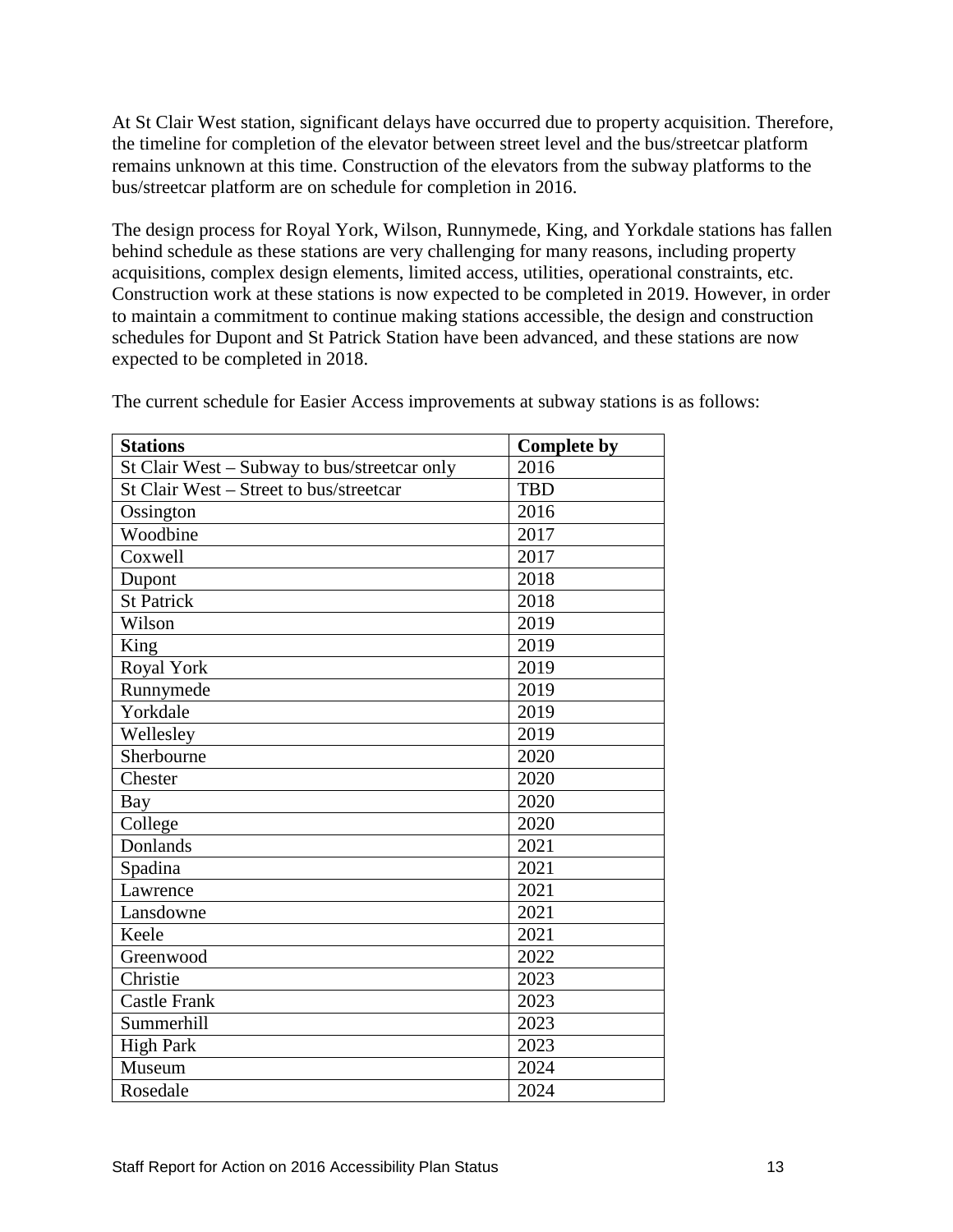| Old Mill  | 2024 |
|-----------|------|
| Glencairn | 2025 |
| Warden    | 2025 |
| Islington |      |

All schedules are subject to change.

Funding for accessibility improvements at subway stations is discussed, in detail, in the Financial Impact section, above.

#### **Toronto York Spadina Subway Extension (TYSSE)**

**Our commitment:** ACAT to review TYSSE construction prior to project completion, to ensure all required accessibility features have been implemented as designed.

**How we will meet our commitment:** This will be reported on in a future Accessibility Plan Status Report.

#### **Metrolinx Rapid Transit Lines**

**Our commitment:** Collaborate with Metrolinx to ensure all major transfer points between rapid transit lines and TTC services are accessible.

**How we will meet our commitment:** In 2014, TTC consulted with ACAT on preliminary Metrolinx designs for Eglinton West, Eglinton-Yonge, and Kennedy interchange stations on the Eglinton-Crosstown LRT line. TTC and Metrolinx will continue to collaborate to ensure all interchanges between rapid transit lines and TTC are accessible and provide seamless connections for all customers.

#### **Elevator and Escalator Reliability**

**Our commitment:** Replace five escalators to improve reliability by 2018.

**How we will meet our commitment:** TTC plans to replace five escalators at subway stations by 2018 to improve reliability and reduce unplanned outages for our customers who rely on these devices. The status of this project will be reported on in a future Accessibility Plan Status Report.

**Our commitment:** Implement escalator and elevator real-time monitoring system in mid-2016.

**How we will meet our commitment:** The TTC's new escalator and elevator monitoring system is on schedule for implementation in 2016. This new system will reduce elevator and escalator downtime during unplanned outages by immediately alerting maintenance staff to outages, allowing response personnel to be dispatched faster. When fully operational, this system will enable TTC to provide more timely notifications of elevator and escalator outages to customers, allowing customers to plan alternate routes in advance.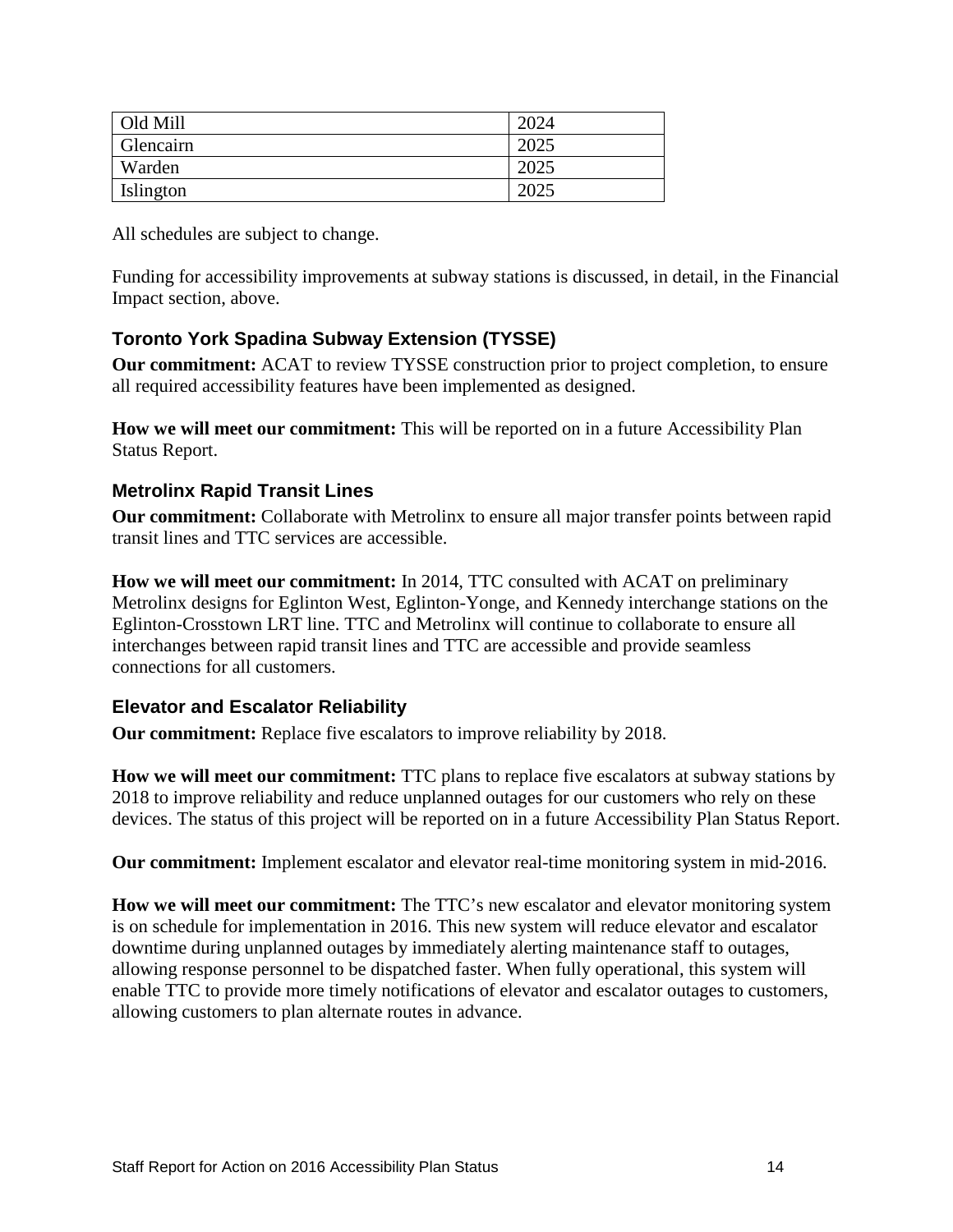### <span id="page-14-0"></span>**4.2. Vehicles**

#### **Low-Floor Streetcars**

**Our commitment:** Install new curb ramps or modified platforms, as required, at all streetcar stops by 2018.

**How we will meet our commitment:** The TTC will modify platforms and install curb ramps, where required, at virtually all streetcar stops by 2018. In 2014, the streetcar platform at Spadina Station was modified to better interface with the new streetcars. New curb ramps have already been installed along Bathurst Street, Queen Street, and elsewhere along streetcar routes to ensure that customers using mobility devices, strollers, and any other customers who require the streetcar ramp, can reach the new low-floor streetcars when they begin service on each route. Curb ramps or modified platforms will be installed along St. Clair Avenue, College Street, Carlton Street, and Gerrard Street prior to the launch of the new streetcars on routes 512 and 506.

**Our commitment:** All streetcar routes accessible by end of 2019.

**How we will meet our commitment:** TTC continues to work with the manufacturer to ensure that the complete order of 204 new low-floor accessible streetcars will be delivered by the end of 2019, as planned.

510 Spadina was designated as accessible in January, 2016. 509 Harbourfront will follow in Spring 2016 and 511 Bathurst by the end of 2016. This means that the majority of vehicles on these routes will be accessible; however, due to maintenance and operational requirements, it is possible that a small number of streetcars operating on these routes will not be accessible at times of the day. All stops on these routes will be accessible, except for the westbound stop on Fleet Street at Bathurst Street on routes 509 and 511, which is pending City of Toronto sidewalk extension construction work. All streetcar routes will be designated as accessible by the end of 2019.

It is important to note that up to 40 high-floor Articulated Light Rail Vehicle (ALRV) streetcars will remain in the TTC streetcar fleet until 2024 to accommodate increasing ridership on the streetcar route network, until additional low-floor streetcars can be acquired. The ALRV streetcars are not accessible. Current plans are for the ALRV streetcars to be mixed among lowfloor vehicles and allocated to the busiest streetcar routes, at busier times of the week only, to ensure minimal wait times before an accessible vehicle arrives.

#### **Conventional Buses**

**Our commitment:** Work with City of Toronto Transportation Services to upgrade as many bus stops as possible by 2018.

**How we will meet our commitment:** The TTC is working with the City to widen sidewalks or install concrete pads at bus stops throughout Toronto in order to allow sufficient room for bus ramp deployment. \$200,000 per year has been included in the TTC 2016-2025 Capital Budget through 2024 for this purpose. It is important to note that there may still be stops that cannot be made accessible due to a lack of space available at or around the stop location. In these cases,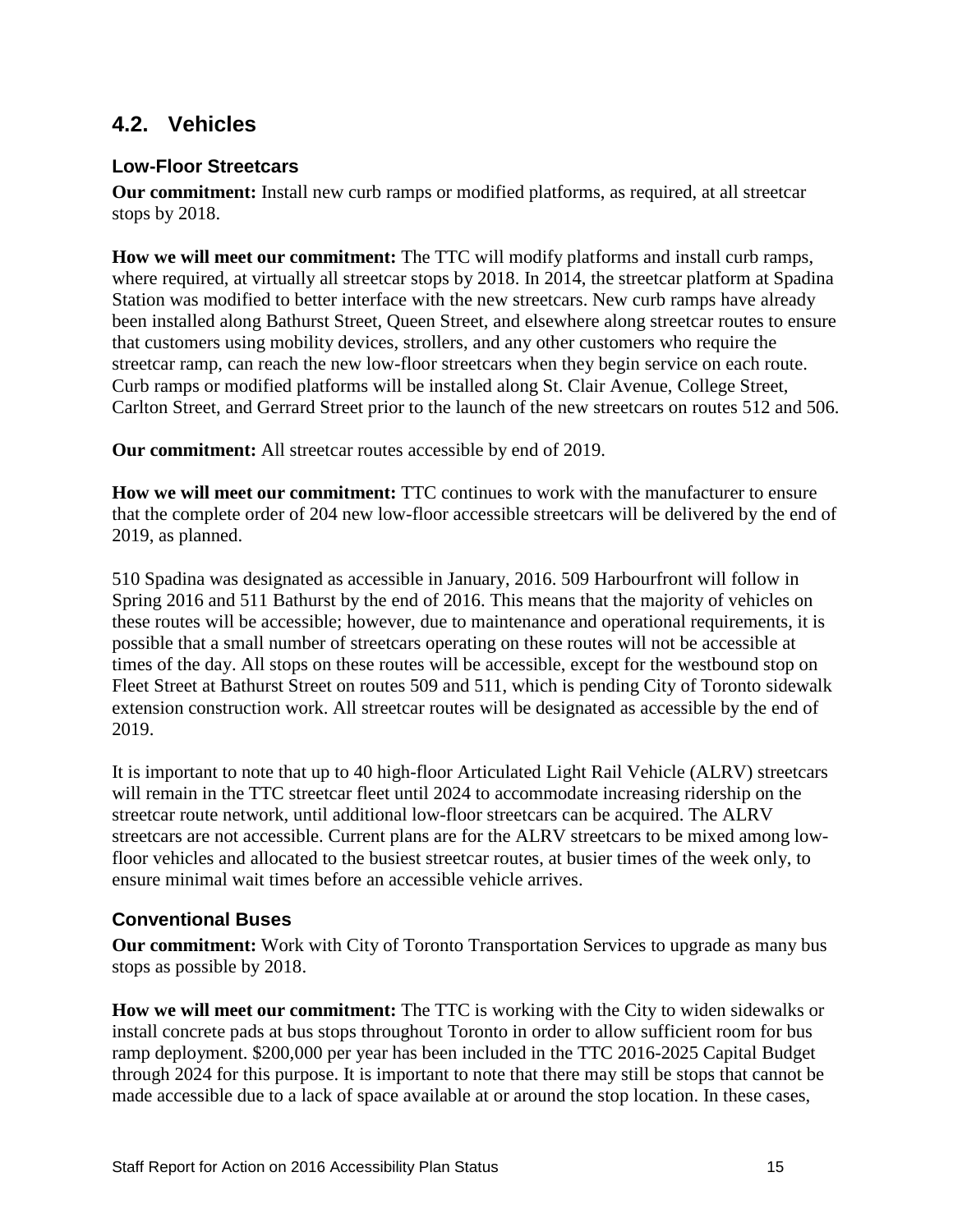customers will need to board at the preceding or following stop, or at the next available safe location, as determined by the bus Operator.

## <span id="page-15-0"></span>**4.3. Wheel-Trans Services**

### **Service Integration**

**Our commitment:** Revise Wheel-Trans eligibility criteria to introduce "conditional eligibility" by 2017.

**How we will meet our commitment:** The AODA IASR requires all Ontario specialized transit providers, including the TTC, to update their eligibility requirements for paratransit services (e.g., Wheel-Trans), to introduce conditional eligibility for customers who have the ability to use conventional transit for some of their trips, or a segment of their trips. Additionally, other customers with disabilities beyond those with physical mobility challenges will be accommodated on Wheel-Trans if they cannot use the conventional transit system. These changes will be reported separately to the Board in 2016.

## <span id="page-15-1"></span>**4.4. Customer Service Initiatives**

### **Next Stop and Pre-Boarding Announcements**

**Our commitment:** Improve the next stop announcements on express bus routes.

**How we will meet our commitment:** In 2017, the TTC is planning to revise the next stop announcements on express bus routes to include arrival information, once resources are available to complete this work.

**Our commitment:** Provide electronic pre-boarding announcements by 2017 on TTC vehicles.

**How we will meet our commitment:** Pre-boarding route and destination announcements are currently available on request on the TTCs older streetcars and on all buses. Automated preboarding announcements are provided on the TTC's new low-floor streetcars to improve accessibility for customers with vision impairments, especially where multiple routes serve the same stop. Work is underway to provide these announcements on buses and on subway trains by 2017, with funding approved at the November 23, 2015 Board meeting.

## **Signage and Wayfinding**

**Our commitment:** Replace tactile and braille, and other associated elevator signage, for consistency across all TTC elevators over the next five years.

**How we will meet our commitment:** In 2015, elevator buttons dating from the installation of the TTC's first elevators were upgraded at twelve TTC stations to make them easier to use and understand, and for consistency with modern design standards. In 2016-18, staff will pursue replacement of other associated elevator signage for consistency with modern standards.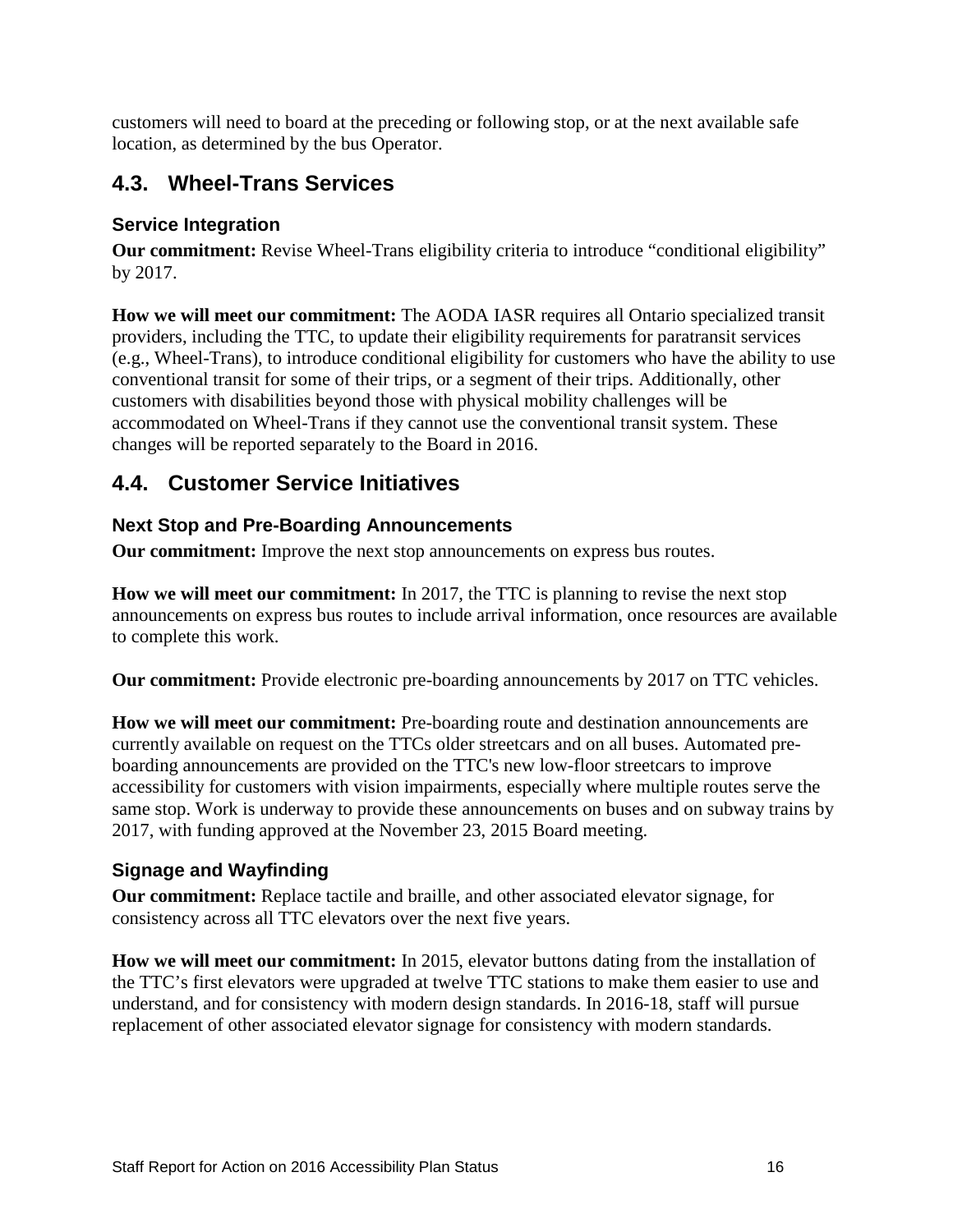

**Figure 3: Original and Modernized Elevator Control Buttons** 

**Our commitment:** Launch a pilot project for tactile signage at bus platforms.

**How we will meet our commitment:** This item is contingent on approval of a business case for further development and implementation of this concept and will be reported on in an upcoming Accessibility Plan Status Report.

#### **Customer Information Screens**

**Our commitment:** Post notifications of localized elevator and escalator outages on Station Information Screens.

**How we will meet our commitment:** Funding for the necessary information technology upgrades to complete this objective was approved as part of the 2015 TTC budget process. This project aims to provide improved notifications of elevator and escalator outages on Station Information Screens in subway stations, before customers pay a fare. Development of a strategy to deploy these notifications, using the information provided by the future elevator and escalator real time monitoring system (described above in section 4.1) is now underway.

#### **PRESTO Fare Card System**

**Our commitment:** Future PRESTO devices will be accessible.

**How we will meet our commitment:** PRESTO and the TTC continue to work closely to ensure that all PRESTO devices are accessible when introduced into the TTC system. This item will be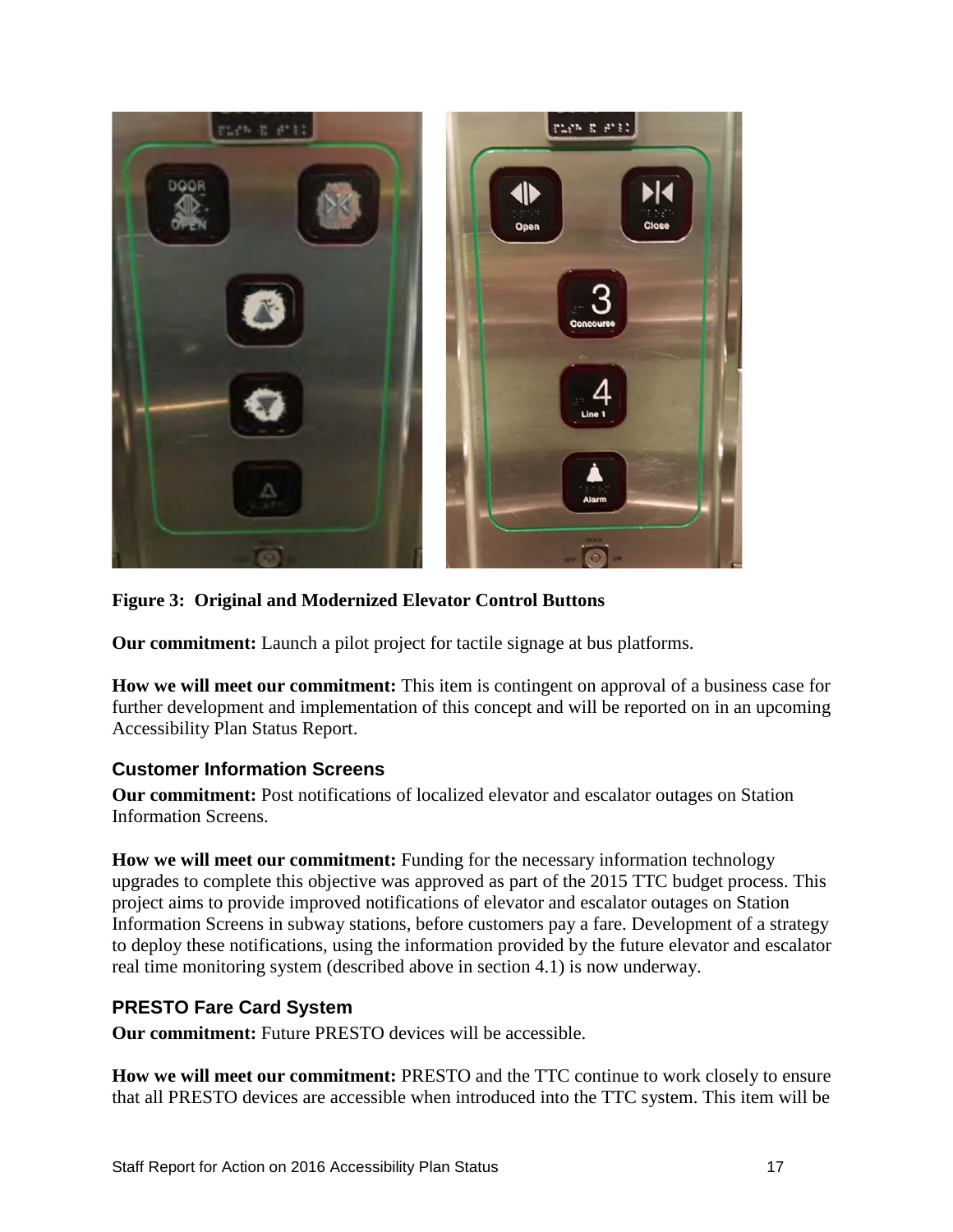reported on in greater detail in a future Accessibility Plan Status Report, when the PRESTO rollout has completed.

#### **Subway Station Public Address System Upgrade**

**Our commitment:** Upgrade the public address system in all subway stations by 2018.

**How we will meet our commitment:** The TTC upgraded its public address system in seven additional stations in 2015 to ensure that public address announcements are easy to hear and understand. The TTC is on-track to upgrade the public address system in all remaining subway stations by 2018.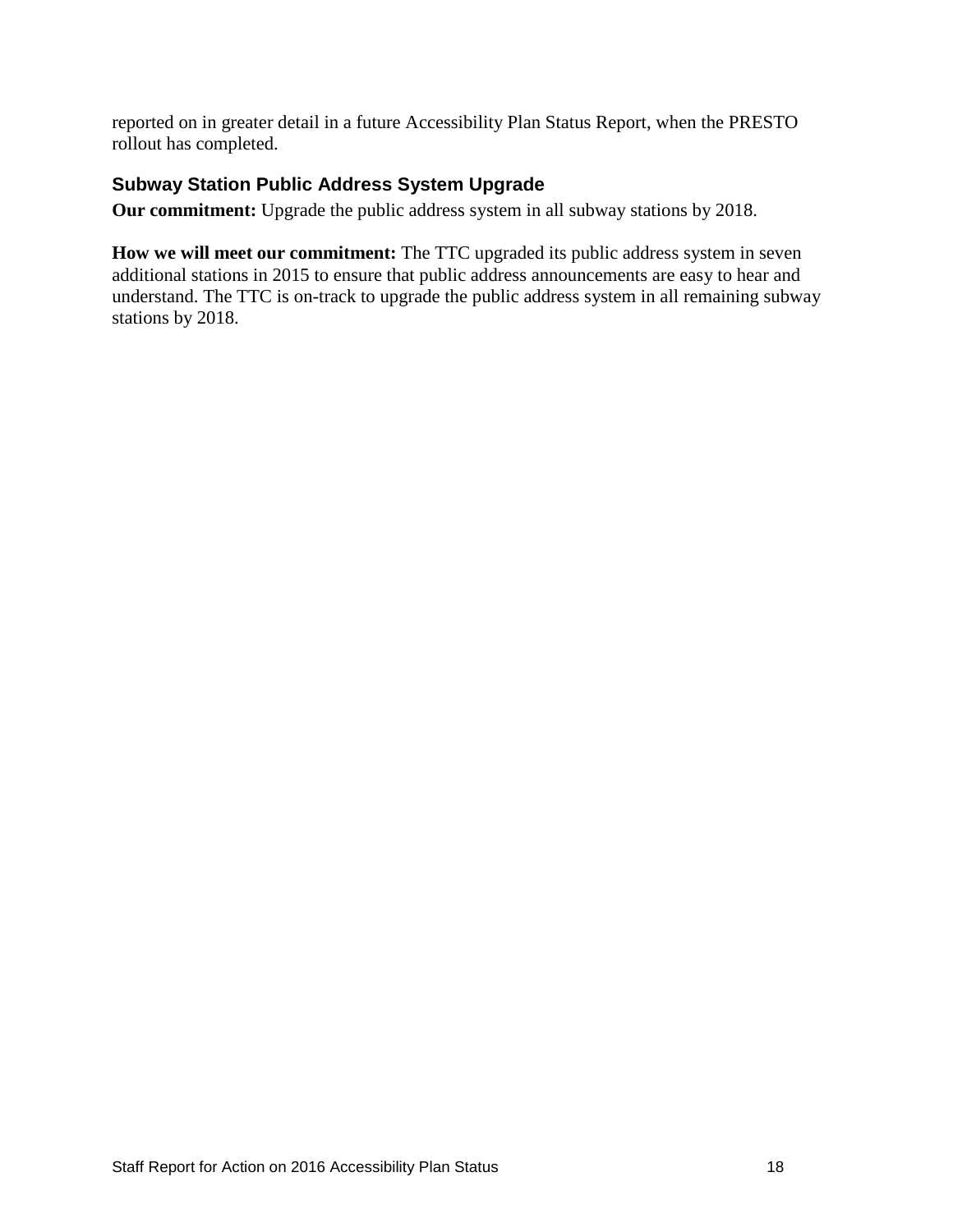# <span id="page-18-0"></span>**5. New Accessibility Improvement Projects**

Several new accessibility projects were underway in 2015 beyond those originally included in the *2014-2018 Accessibility Plan*. These include:

- Platform Edge Improvements Eglinton Station
- PRESTO Fare Gates at Subway Stations
- Line 3 (Scarborough) Accessibility Upgrades
- Transit Fare Equity
- Customer Education on Accessibility

#### **Platform Edge Improvements – Eglinton Station**

In response to ACAT advice and customer feedback from the 2014 Public Forum on Accessible Transit, TTC staff designed, tested, and implemented improvements to the subway platform at Eglinton Station, to make it easier for customers using mobility devices to board subway trains at this location. In mid-2015 the platform edge was modified at the south end of the centre subway platform, in the vicinity of the elevator, to better align with the height of subway trains. Customer feedback on these improvements has been overwhelmingly positive. TTC staff are now working to see if similar improvements can be made at other stations.



**Figure 4: Before and After Photos of Platform Edge Improvements at Eglinton Station** 

#### **PRESTO Fare Gates at Subway Stations**

Starting in 2016, new PRESTO-enabled fare gates will be deployed to all TTC subway stations as part of the rollout of the PRESTO Fare Card system. These fare gates will completely replace all existing entry and exit turnstiles at main entrances, high entry and exit turnstiles at automatic entrances, Easier Access Portal Units (EAPUs) at automatic entrances, and accessible entry doors at Line 4 (Sheppard) automatic entrances.

In addition to several standard width fare gates, most subway stations will be equipped with two wide accessible fare gates at the primary station entrance, an improvement from the single accessible fare gate at most stations today. Automatic entrances currently equipped with EAPUs or accessible entry doors will also be equipped with two accessible fare gates. All other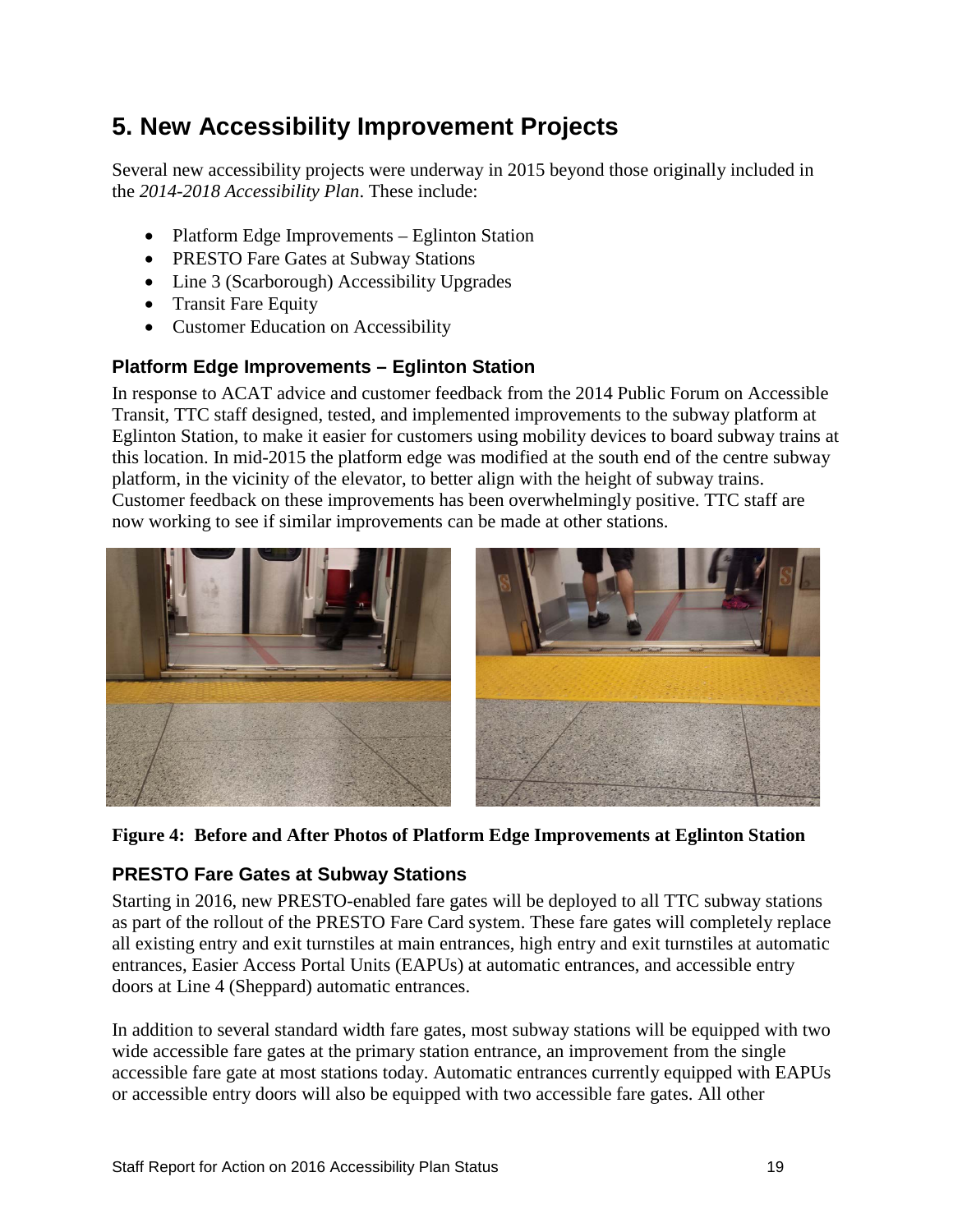automatic entrances will include one wide fare gate, improving access for customers with bicycles, strollers, or other large items.



Currently, only customers paying with tokens or Metropasses can use automatic entrances. Once PRESTO is fully deployed at the TTC, customers paying with all types of fares and fare concessions (senior, student, child, etc.) will, for the first time, be able to use any station entrance by tapping their PRESTO card.

The replacement of the current EAPUs with fare gates will also be a significant accessibility improvement for customers. The EAPU devices currently accept payment by token and Metropass only, and have not proven to be as reliable as our customers expect.

#### **Figure 5: New PRESTO-Enabled Fare Gates**

#### **Line 3 (Scarborough) Accessibility Upgrades**

In 2016, work will begin to retrofit Line 3 (Scarborough) trains for improved accessibility, as an interim measure until the Scarborough Subway Extension opens. This work will include removal of eight seats on each train car to implement multi-purpose seating areas that can accommodate customers using mobility devices, new pull down handholds at the multi-purpose areas, and improved lighting and aesthetics throughout.

#### **Transit Fare Equity**

TTC and ACAT members are participating on the City of Toronto's Transit Fare Equity Advisory Committee. As per the report received by the Board at its November 18, 2013 meeting, it is beyond the mandate and expertise of the TTC to effectively resolve broader social and community issues related to income distribution. In July 2014, City Council directed staff from various City departments to work together to prepare a Transit Fare Equity plan to make the TTC more affordable for low-income Torontonians. This will complement ongoing transit expansion throughout Toronto. The TFE plan is due in 2016, and will include eligibility criteria, costs, and options for pursuing funding partnerships.

#### **Customer Education on Accessibility**

TTC has heard from our customers with disabilities that a stronger emphasis is needed on public education regarding accessibility matters. In addition to ongoing customer education about the TTCs Priority Seating program, the TTC is working with the City of Toronto on a "Stay Focused. Stay Safe" safety campaign. In January, 2016, two new advertisements were launched as part of this campaign, which emphasize the proper procedures for customers to follow when people using mobility devices are boarding and alighting buses. The campaign aims to educate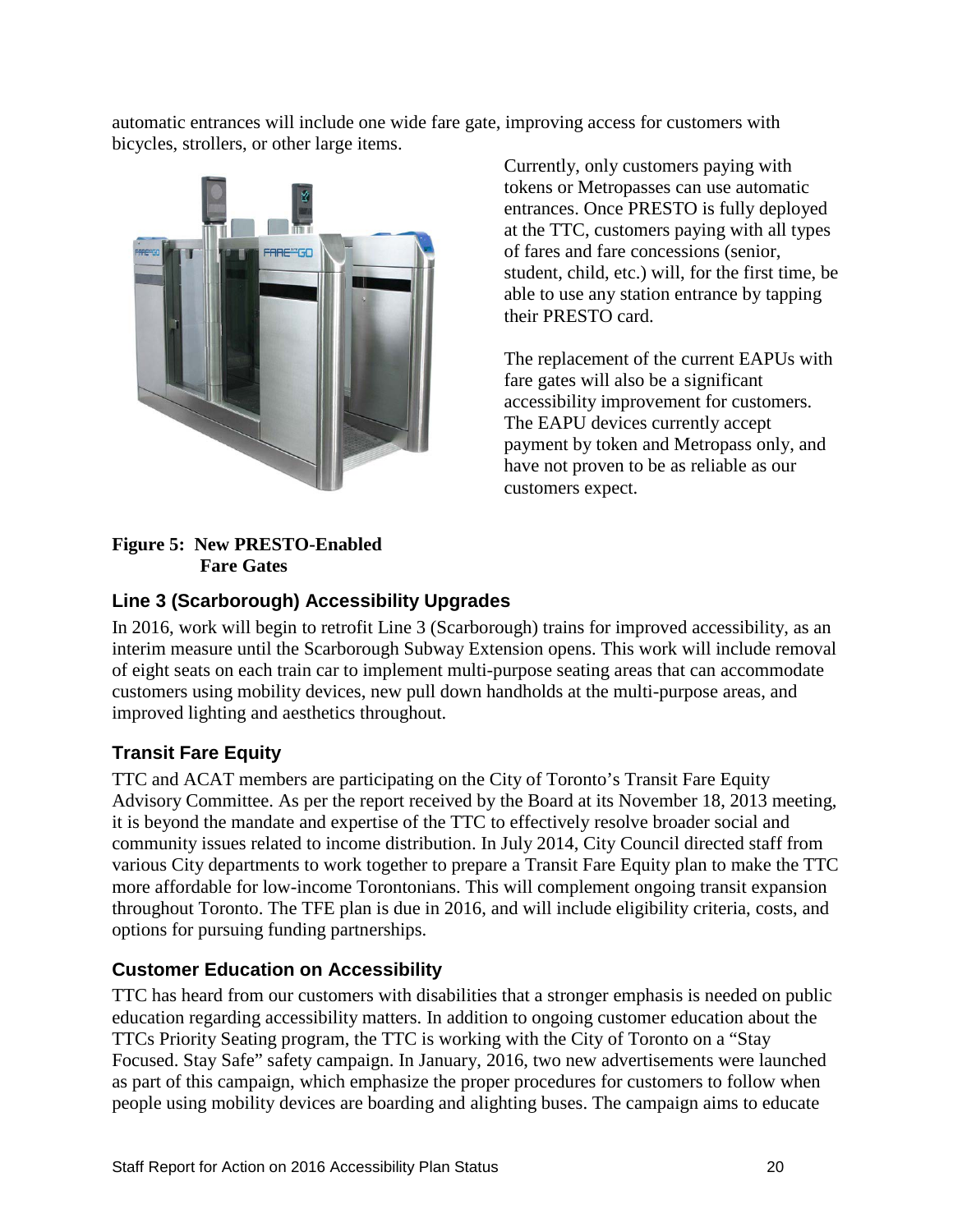the public that people using mobility devices should board buses first and exit last, and that customers should be careful and stand clear when the ramp is deploying. A customer education video is also planned for 2016.



**Figure 6: "Stay Focused. Stay Safe" Advertising Campaign**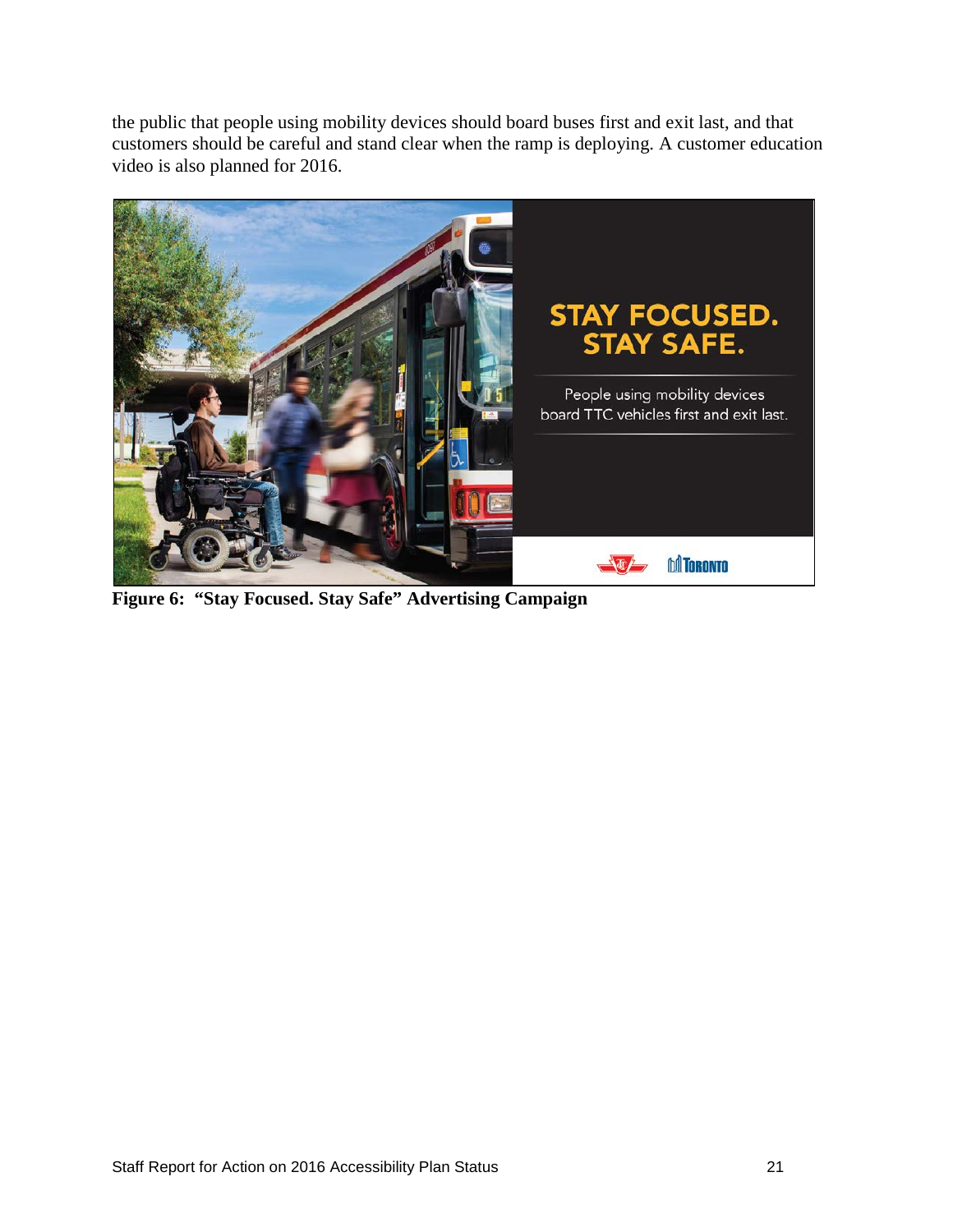# <span id="page-21-0"></span>**6. Ongoing Accessibility Standards Compliance**

The TTC is committed to meeting the requirements of Provincial accessibility legislation, including the AODA Integrated Accessibility Standards Regulation (IASR). TTC is in compliance with all requirements of the IASR that are in effect to date.

One requirement of the IASR takes effect in 2016 for large public sector organizations, including the TTC: maintenance of accessible elements of exterior public spaces. TTC's procedures regarding these maintenance activities are attached in Appendix 1.These procedures were developed in consultation with ACAT.

Planning is well underway to implement the IASR requirements that will come into effect in 2017, namely Wheel-Trans eligibility changes and external pre-boarding announcements, as described in section 4.

### **Contact**

Mitch Stambler Head - Strategy and Service Planning 416-393-4460 [mitch.stambler@ttc.ca](mailto:mitch.stambler@ttc.ca) 

Attachment: Appendix 1: Preventative and Emergency Maintenance of Accessible Elements in Public Spaces Appendix 2: Completed Accessibility Plan Objectives by Year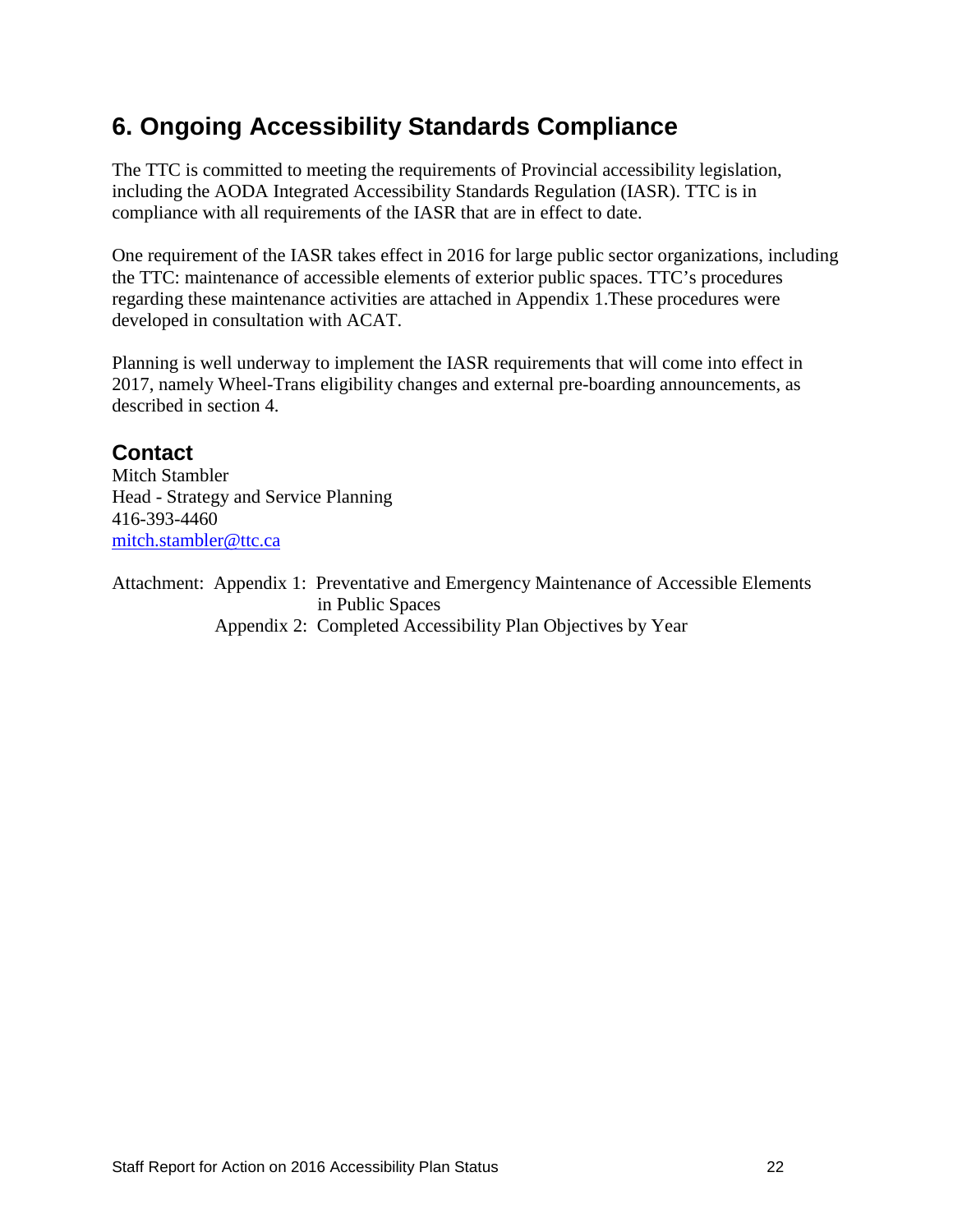# <span id="page-22-0"></span>**Appendix 1: Preventative and Emergency Maintenance of Accessible Elements in Public Spaces**

Pursuant to the Integrated Accessibility Standards Regulation (section 80.44) under the Accessibility for Ontarians with Disabilities Act, the TTC has procedures in place for preventative and emergency maintenance of accessible elements in its public spaces. Accessible public space elements maintained by the TTC include exterior paths of travel, such as walkways, stairs, and ramps, where these elements are not already covered by the Ontario Building Code, and parking lots.

The TTC's procedures include the following:

- Managers of the workforce areas responsible for maintaining accessible elements in the TTC's public spaces, in conjunction with appropriate personnel, will develop preventative maintenance schedules, as required, to keep the elements in good working order or restore them to their original condition when necessary.
- To the extent possible, notice regarding any disruption to accessible elements due to planned maintenance or repairs affecting customer accessibility will be posted in advance, including information about the disruption, its anticipated duration, and a description of alternative accessible elements that may be available. This notice may be provided by posting notices in a conspicuous place on TTC premises, the TTC's website and/or such other method as is reasonable under the circumstances.
- **TTC** personnel will inspect applicable accessible elements that are available for use by the public on TTC premises on a regular basis. Any elements that are found to have defects or need maintenance will be identified and reported to TTC's Industrial Maintenance or Transit Control centres so they can be addressed. Typically, a work order will be generated and sent to the workforce area responsible for maintaining the elements and, upon review, arrangements will be made to dispatch the appropriate crew(s), personnel and/or contractor(s) to correct the defect(s) or perform the necessary maintenance.
- In the event the TTC receives third party information that an accessible element needs maintenance or repairs, the information will be sent to the applicable workforce area, so the element can be inspected and appropriate action taken, as noted above.
- In cases where it is determined that emergency maintenance or repairs to an accessible element are required, the element will be taken out of service and the necessary repairs will be assessed and addressed as a priority.
- To the extent possible, TTC personnel will ensure steps are taken to divert individuals from accessible elements that are not in working order or pose a danger to safety, and to provide information regarding any alternate useable elements that exist. Steps taken may include putting in place barriers and temporary wayfinding signage, and/or posting notices, as indicated below.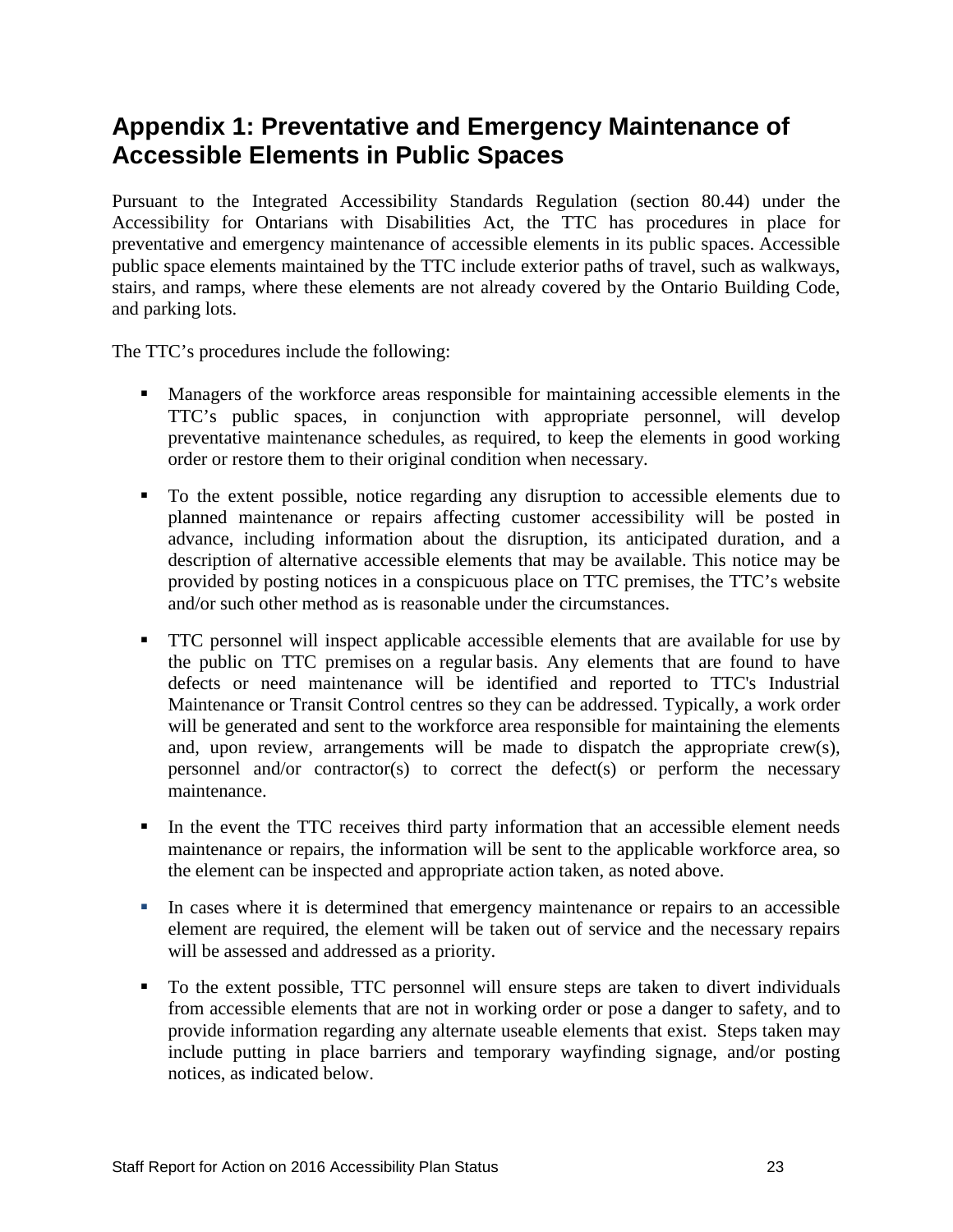Notice of a disruption to an accessible element due to unplanned maintenance or repairs will be provided as soon as practically possible and, to the extent possible, will include information about the disruption, its anticipated duration, and a description of alternative accessible elements that may be available. This notice may be provided by posting information notices in a conspicuous place on TTC premises, the TTC's website and/or such other method as is reasonable under the circumstances.

Last Revised: December 2015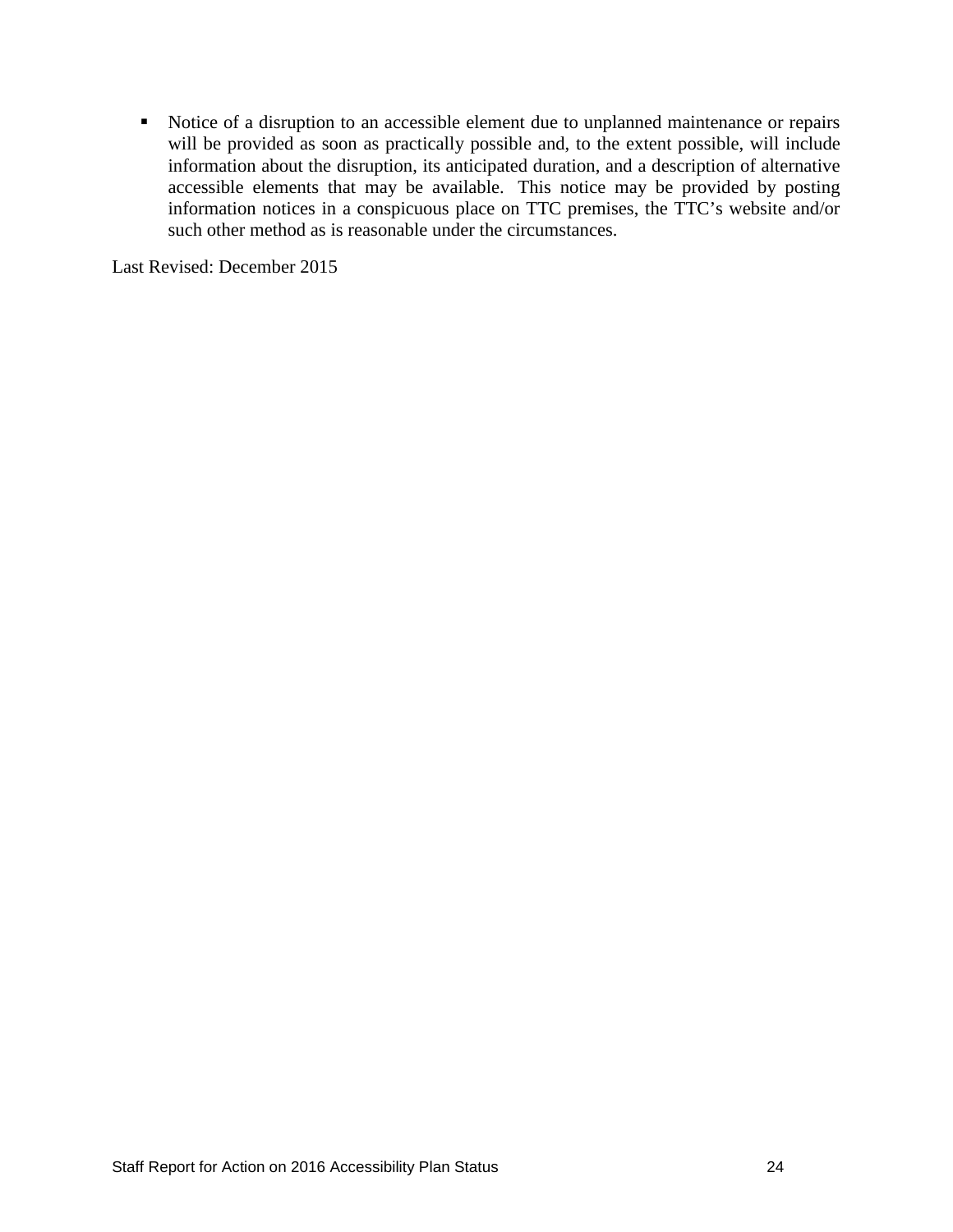# <span id="page-24-0"></span>**Appendix 2: Completed Accessibility Plan Objectives By Year**

| <b>Key area</b>                | Our commitment in 2014                                                                                                                                           | Year<br><b>Completed</b> |
|--------------------------------|------------------------------------------------------------------------------------------------------------------------------------------------------------------|--------------------------|
| Stations and<br>Facilities     | Review TTC design standards in 2014 and implement changes<br>to incorporate new legislative requirements                                                         | 2014                     |
| Stations and<br>Facilities     | Complete accessibility retrofits at Dufferin and Lawrence<br>West stations in 2014                                                                               | 2014                     |
| Stations and<br>Facilities     | Open a new accessible entrance at Queen's Park Station in<br>2014                                                                                                | 2015                     |
| Stations and<br>Facilities     | Open a new accessible entrance at Sheppard-Yonge Station in<br>2014                                                                                              | 2015                     |
| Vehicles                       | Launch the first accessible streetcar route in 2014                                                                                                              | 2014                     |
| Vehicles                       | Review all inaccessible bus stops in 2014 to determine if these<br>can be made accessible.                                                                       | 2014                     |
| Vehicles                       | Begin to install exterior door chimes at all Toronto Rocket<br>train doors in 2014                                                                               | 2014                     |
| Vehicles                       | Begin to install improved inter-car barriers on all Toronto<br><b>Rocket trains</b>                                                                              | 2014                     |
| <b>Wheel-Trans</b><br>Services | Increase the number of staff available to answer reservation<br>request calls in 2014                                                                            | 2014                     |
| <b>Wheel-Trans</b><br>Services | Reduce the number of no-shows for eligibility assessment<br>interviews.                                                                                          | 2014                     |
| <b>Wheel-Trans</b><br>Services | Upgrade the Wheel-Trans website in 2014 to enable<br>customers to add new addresses online                                                                       | 2014                     |
| <b>Customer Service</b>        | Install new priority seating decals on all TTC vehicles in 2014                                                                                                  | 2014                     |
| <b>Customer Service</b>        | Launch a new priority seating public education campaign in<br>2014                                                                                               | 2014                     |
| <b>Customer Service</b>        | Introduce blue seat fabric in priority seating areas starting in<br>2014                                                                                         | 2014                     |
| <b>Customer Service</b>        | Introduce a new concept for the representation of subway<br>lines in 2014 and continue to work towards consistent way-<br>finding signage in all subway stations | 2014                     |
| <b>Customer Service</b>        | Install 28 NVAS LCD, 33 SIS LCD, and 23 LED screens at<br>subway stations in 2014                                                                                | 2014                     |
| <b>Customer Service</b>        | Fare vending machines are accessible when introduced on<br>new streetcars and busy streetcar stops in 2014                                                       | 2014                     |
| <b>Customer Service</b>        | In 2014, upgrade the public address system in 20 subway<br>stations to make announcements easier to hear and understand                                          | 2014                     |
| <b>Customer Service</b>        | Upgrade the public address system in all subway stations by<br>2018                                                                                              | 2014                     |